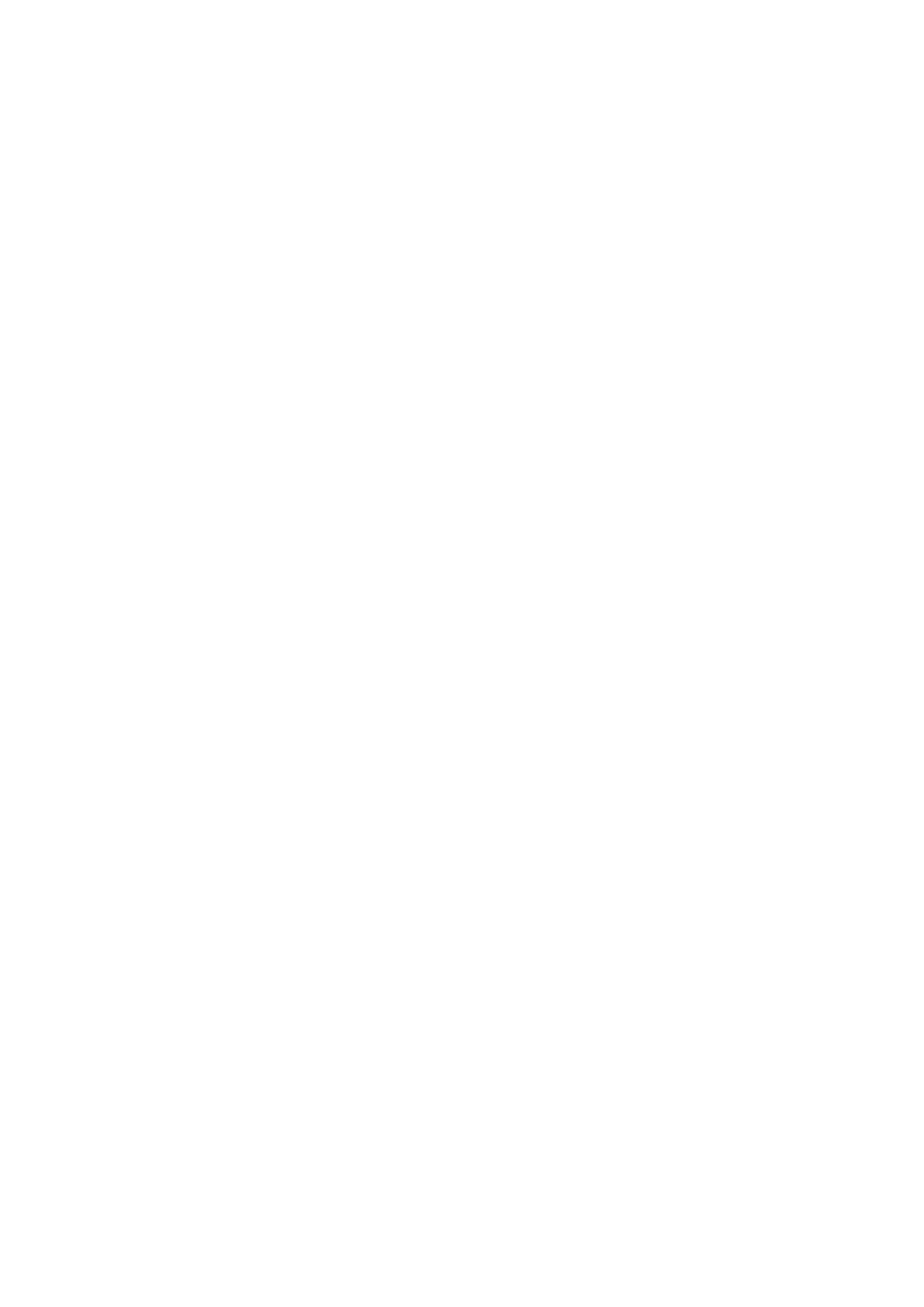## *1. Introduction*

1

Ireland is one of the countries most severely affected by the Great Recession. National income fell by more than 10 per cent between 2007 and 2012, as a result of the bursting of a remarkable property bubble, an exceptionally severe banking crisis, and deep fiscal adjustment. The crisis culminated in a bail-out being required from the EU and IMF as the state's borrowing costs on the financial markets became unsustainable. Ireland's response to the crisis, as part of an Economic Adjustment Programme agreed at the time of the bail-out, is of particular interest, being widely seen as a "test case" for what is often described as the austerity approach. This paper focuses on the income distribution consequences of the crisis and of the state's response, rather than on its merits or otherwise as a macroeconomic strategy: these consequences will be an important consideration in any overall assessment, and of relevance to other countries undergoing stagnation and fiscal 'correction'. For this purpose it makes use of the latest available microdata, notably the 2011 round of the Survey on Income and Living Conditions  $(SILC)^1$ .

The macroeconomic and labour market context in which income inequality trends have occurred, and central features of the fiscal policy response, are summarised in Section 2 . Key elements include a rise in unemployment from about 4 per cent to 14 per cent; sharp rises in taxation; reductions and restrictions on welfare payments; and progressively structured reductions in public sector pay. Section 3 sets out the basic results on income distribution over the period 2008 to 2011, during which most of the fall in average incomes occurred. Our exploration of changes in inequality over this period has three main elements examined in the succeeding sections.

In Section 4, we consider some important issues concerning data and methods, which could have a bearing on the results. These include the treatment of lump-sum payments which became more common (especially in the public sector) due to early retirement and redundancy schemes. We also discuss the issue of representativeness of the survey data on income distribution, using the income distribution statistics as reported by the Revenue authorities as an external check.

<sup>&</sup>lt;sup>1</sup>We are grateful to the Central Statistics Office for access to the SILC data.. The authors alone are responsible for the analysis and interpretation of these data.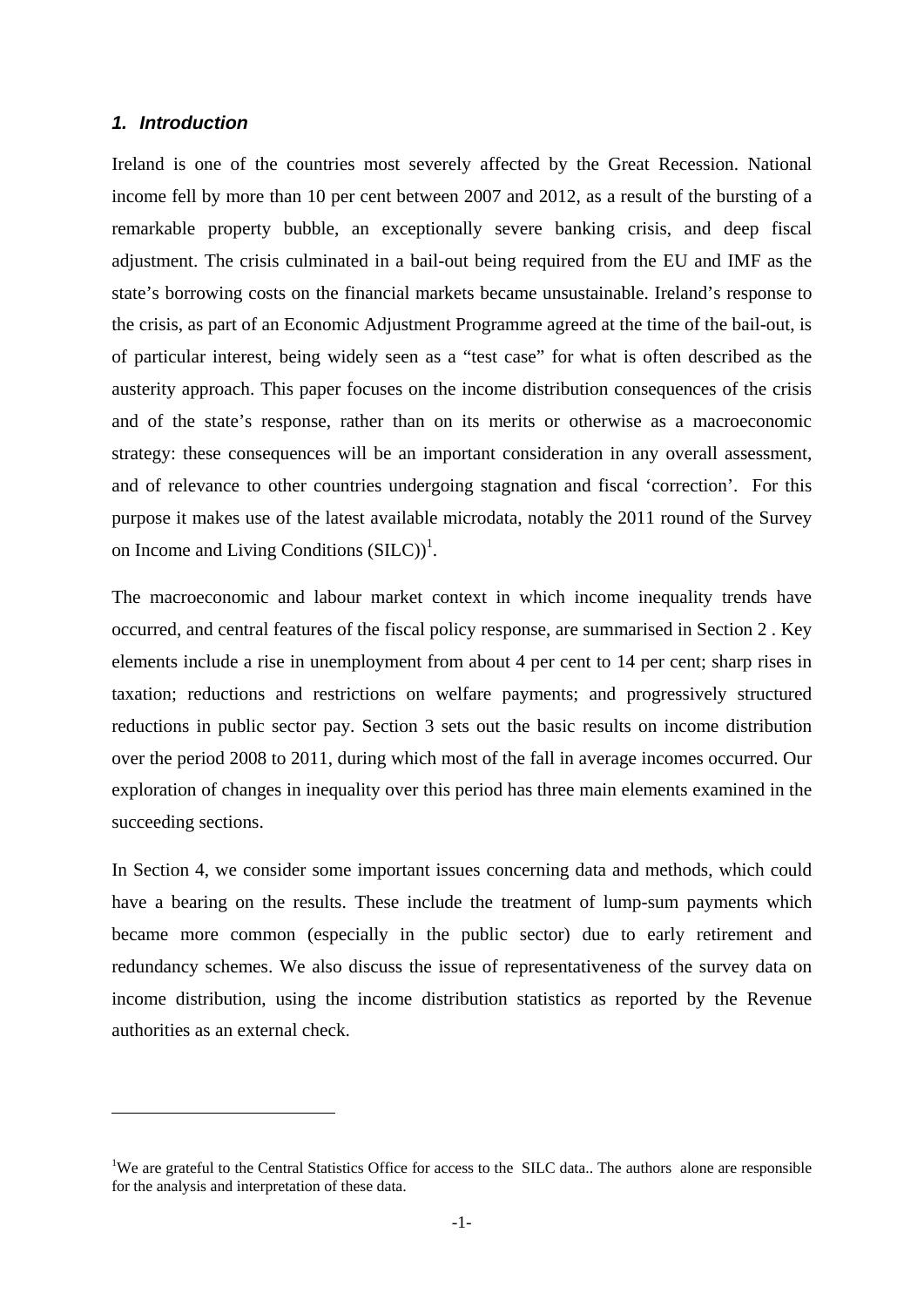Section 5 uses decompositions of inequality by income source and by population sub-group to identify some factors behind the observed changes, and to guide further investigation. Section 6 explores how much of the total change in inequality is due to changes in tax and transfer policy, and how much is due to changes in market incomes – including the loss of income for those becoming unemployed. Finally, Section 7 sets out key conclusions and priorities for further analysis.

## *2. Macroeconomic Context*

The focus of this paper is on the impact of the Great Recession on Ireland's income distribution – both directly and via the way policy has responded. In order to understand the context in which the recessionary forces were operating, it is necessary to keep in mind the broader backdrop. Over the years 1994 to 2007, economic growth in Ireland was among the highest in the OECD. (see Figure 1 for the rise in GDP per capita). The period 1994 to 2000 saw an annual average growth rate in real GDP of over 7%. This growth was accompanied by sustained increases in the numbers in employment, rising from 1.2 million in 1994 to 2.1 million by 2007. Unemployment fell to just over 4% in 2000 and remained around this level until 2008 (Figure 1). Ireland had long been a country of net emigration, but this trend reversed as significant numbers of Irish emigrants returned and immigrants from other countries were attracted to Ireland.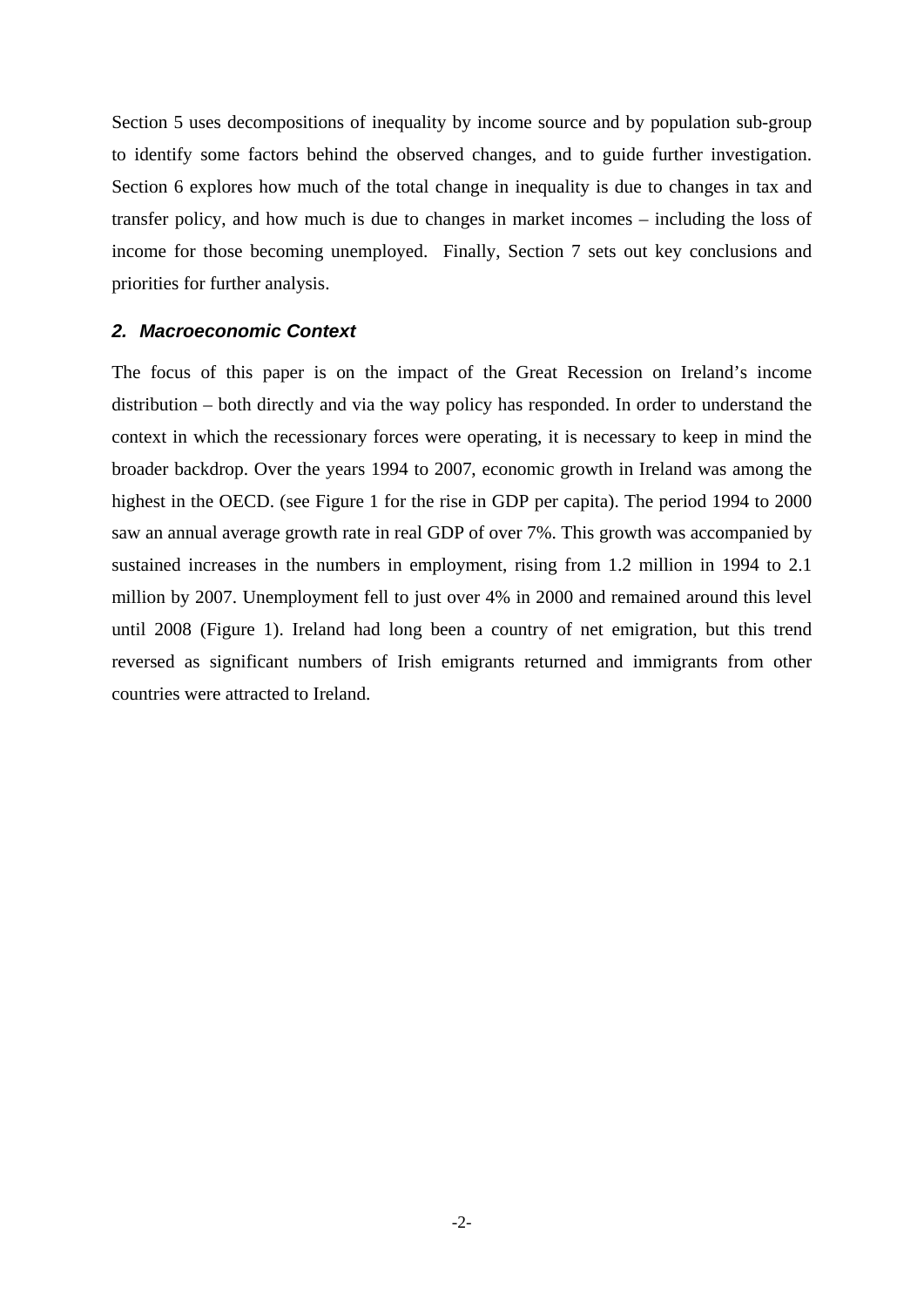

**Source: Central Statistics Office** 

Ireland's economy entered recession in 2008, and by 2010 GDP per capita had fallen by more than 13 per cent while unemployment soared to almost 14 per cent. This scale of economic deterioration was driven by three main factors:

- The effects of worldwide recession on a small and very open economy, compounded by
- a dramatic collapse in property prices and in activity and employment in the construction sector, upon which the Irish economy had become heavily reliant, and
- a banking crisis whereby the Irish government was required to come to the aid of banks which were deeply exposed by the extent of their property-related lending.

The banking crisis resulted in the government guaranteeing both investors and bondholders and led to unsustainable yields on Irish bonds as government debt grew. These unsustainable yields led to the Irish government seeking a financial 'bailout' from the EU, the ECB and the IMF in 2010.

The nature of the recession, and in particular the severity of the downturn for the construction industry, has contributed to a sharp differential in the evolution of the male and female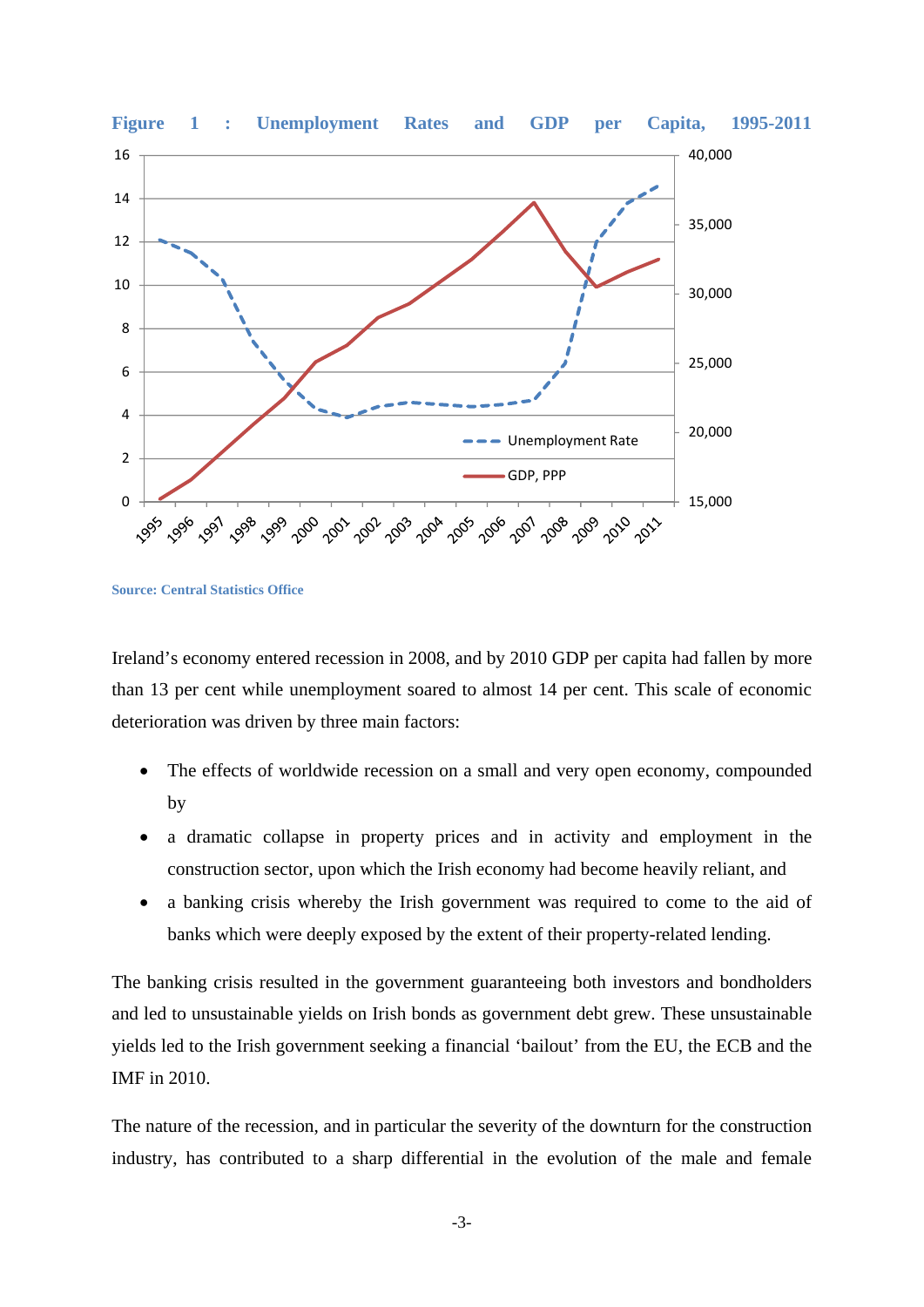unemployment rates. Figure 2 shows that the unemployment rates for men and women were similar, at about 4 to 5 per cent, for the years 2003 to 2007. By 2011, the male unemployment rate had risen by 13 percentage points, while the female unemployment rate had risen by about half that much.





Source: EUROSTAT

What about developments in wages for those in employment? Table 1 shows that on average, there has been a small rise in hourly earnings over the 2008 to 2012 period, but there is a great deal of diversity across sectors. Sectors are ordered in the table from those with the most negative change to those with the greatest increases. There were falls of 5 to 6 per cent in public administration and defence, and in finance and insurance; but increases of 7 to 8 per cent for those in industry and in education. Wages in public sector organisations were reduced first by via a 'Pension Related Deduction' (PRD), introduced in 2009, whereby the first  $\text{£}5,000$  of annual earnings were exempt, but a 5% levy was paid on the next  $\text{£}5,000$  of earnings, 10% paid on earnings between  $\epsilon$ 20,000 and  $\epsilon$ 60,000 and 10.5% on earnings above €60,000. Later, in 2010, a straight pay cut for public sector workers was implemented, with a reduction of 5% on the first  $\text{\textsterling}30,000$  of salary, 7.5% on the next  $\text{\textsterling}40,000$  and 10% reduction on the next  $\epsilon$ 55,000. New entrants were also to be hired on salaries 10% lower than the level payable to current staff. The evolution of average wages in the public sector has also been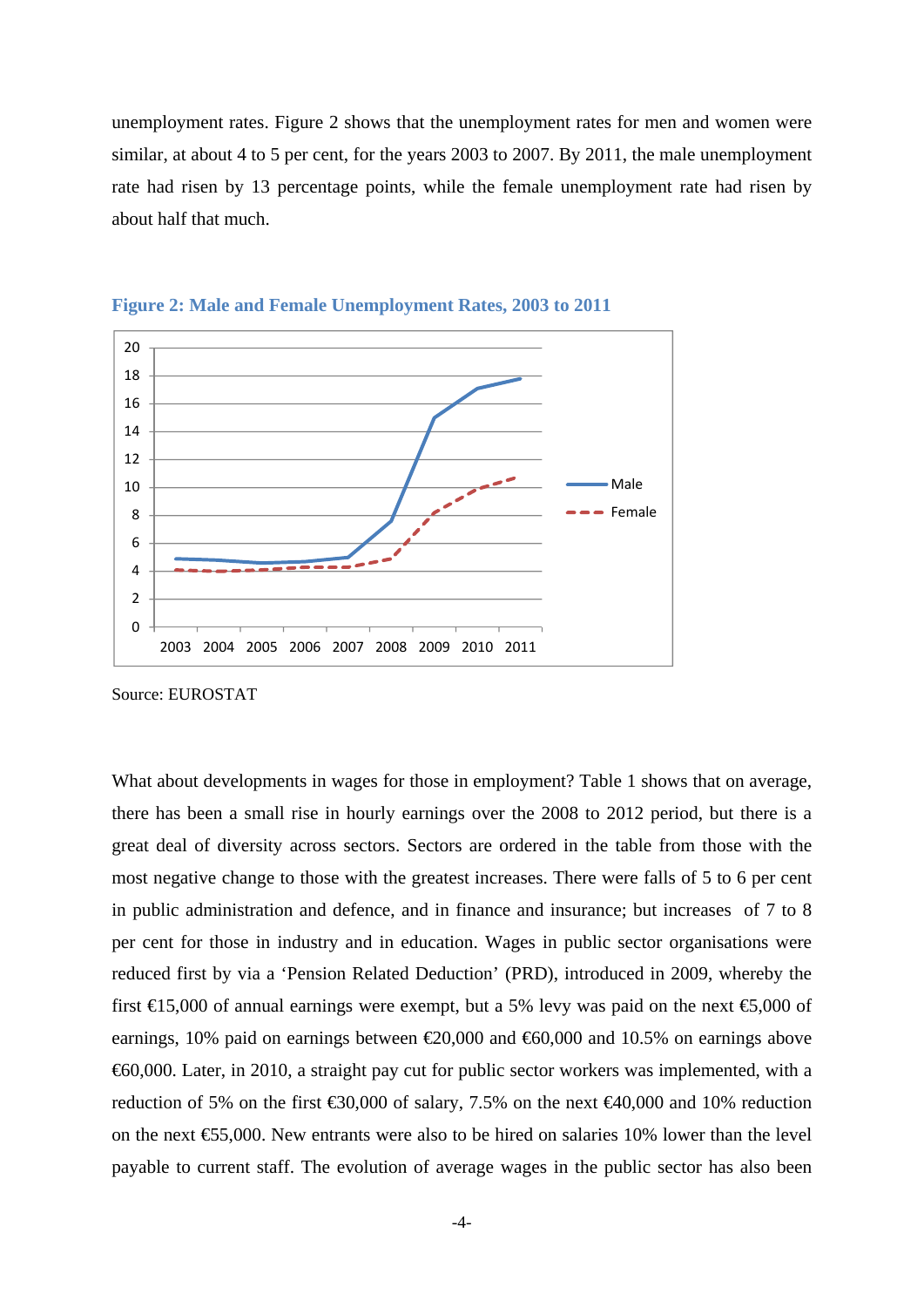affected by compositional shifts. For example, a policy of incentivized early retirement, made available to those aged over 50, may have tended to remove from the payroll more of those with above average wages and thereby depress average wages. A further complication is that the system of incremental pay scales means that the composition of the workforce as between those (typically older) at the top of their scale and those who would benefit from annual increments can affect the extent of observed increases in pay.

| Table 1: Hourly wages by Sector, 2008 to 2012     |            |
|---------------------------------------------------|------------|
|                                                   | % change,  |
|                                                   | 2008-2012* |
| Public administration & defence                   | $-6.2$     |
| Finance/insurance                                 | $-5.3$     |
| Electricity/water/waste                           | $-2.6$     |
| Transport & storage                               | $-2.0$     |
| Construction                                      | $-1.8$     |
| Accommodation/food service                        | $-1.6$     |
| Health & social work                              | $-1.4$     |
| Arts/entertainment/recreation                     | 0.8        |
| Administrative/support                            | 1.2        |
| Professional/scientific/technical                 | 2.4        |
| Wholesale & retail                                | 3.6        |
| Information/communication                         | 4.5        |
| Industry                                          | 7.3        |
| Manufacturing                                     | 7.8        |
| Education                                         | 8.3        |
| Mining                                            | 12.5       |
| Private sector                                    | 2.4        |
| Public sector                                     | 1.7        |
| All sectors                                       | 3.0        |
| Note: *Average of Q1 to Q3 for both 2008 and 2012 |            |

Table 1: Hourly Wages by Sector, 2008 to 2012

As well as the cuts to public sector pay, the deterioration in the economy and in the government's fiscal position led to a variety of tax and benefit changes between 2008 and 2011. Looking first at the taxation side:

- indirect taxes were increased
- income tax rates were held stable but other ways of increasing the direct tax 'take' were exploited: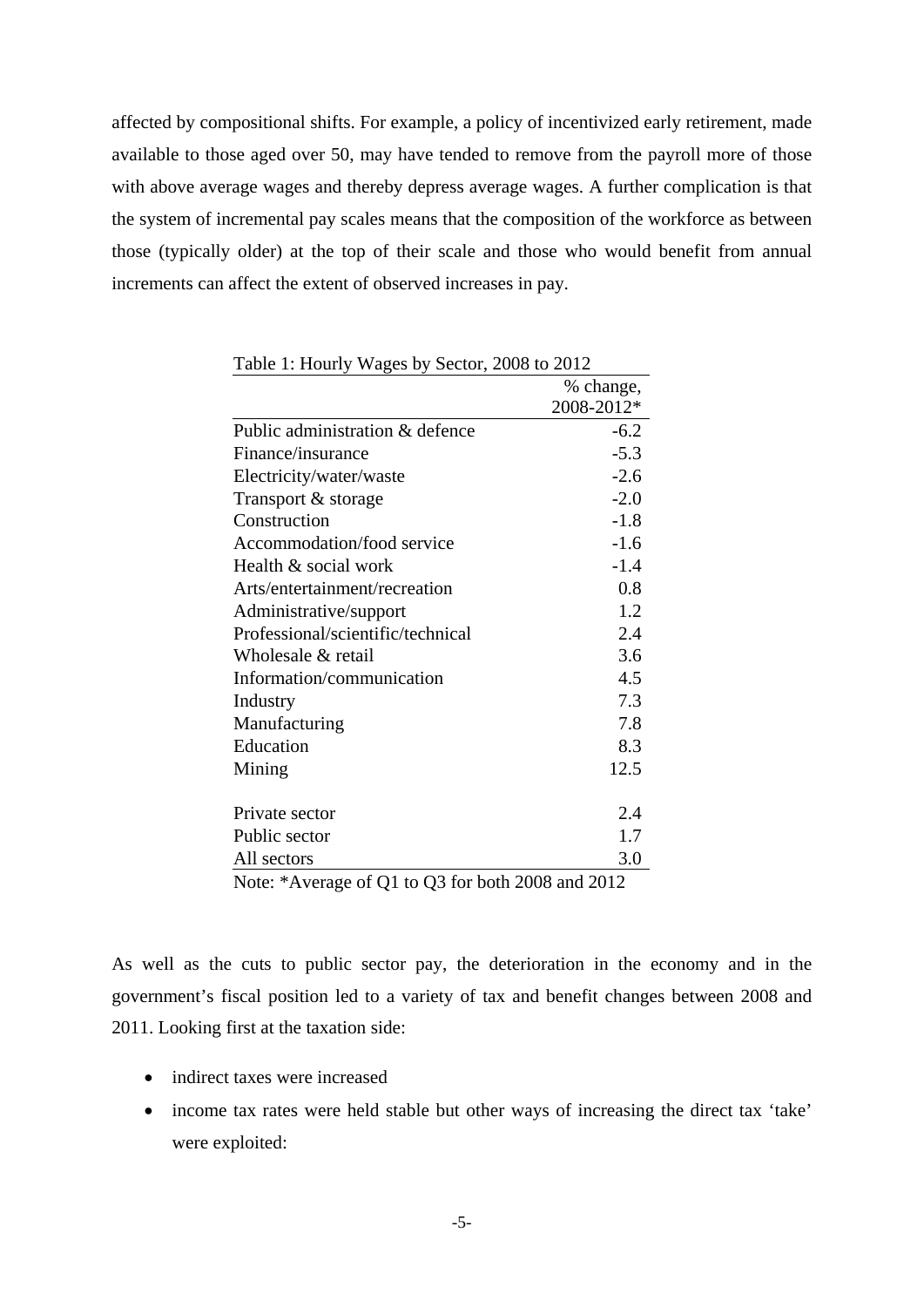- o An income levy, payable on gross income (excluding social welfare payments) was introduced in 2009 at an initial rate of 1% on annual income up to  $\text{E}100,100$  and 2% on income in excess of that. These income levy rates were subsequently doubled, as was the Health Levy. Both levies were then replaced in 2011 by a "Universal Social Charge" (USC) –a new form of income tax - with exemptions for annual income below  $\bigoplus$ , 004 and a progressive structure above this level with rates of 2%, 4% and 7%.
- o The income ceiling above which no further social insurance contributions were payable was first raised substantially, and then abolished in 2011.
- o In 2011 the standard rate band of income tax was reduced (from an annual €36,400 to €32,800) as were the main tax credits.
- $\circ$  A  $\epsilon$ 200 per annum charge on non-principal private residences was introduced in 2009 as was a flat-rate 'household charge' or property tax of  $\epsilon 100$  in 2011 both payable by the owner of the property. This was the precursor to a full scale value-related property tax coming into force in mid-2013
- o Tax relief on pension contributions was also reduced, with the annual earnings limit for determining maximum tax-relievable contributions down to from  $\text{\textsterling}275,239$  in 2008 to  $\text{\textsterling}15,000$  by 2011, while employee pension contributions also became liable for PRSI and the USC.

On the social welfare side, income support rates were actually *increased* in 2009. The Budget for that year was brought forward from December to October 2008, and the full scale of the problems was not yet evident. However, the Budgets of 2010 and 2011 then reduced the rates of support provided by most social welfare schemes applicable to those of working age, and made deeper cuts in the universal Child Benefit payment. Payments to young unemployed people were reduced very substantially.. Rates of payment for old age pensions, however, have remained unchanged to date.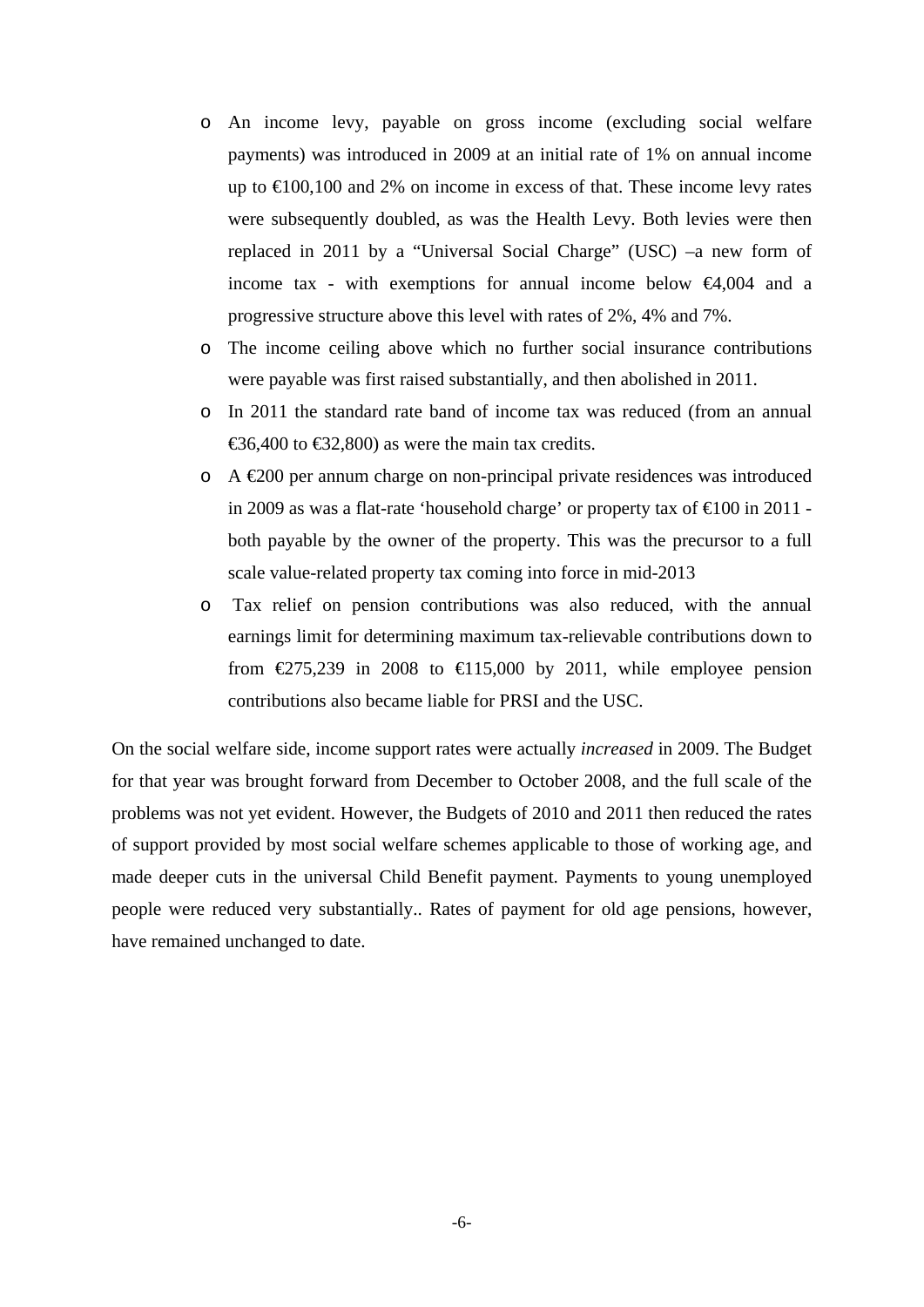## *3. Income Inequality, 2008 to 2011*

We now look at overall trends in conventional measures of income inequality in Ireland over this turbulent crisis period. We focus, as is standard, on household income adjusted for the size and composition of its members – i.e. 'equivalised' - and on data from the main household surveys capturing household incomes for large representative samples, carried out by the Central Statistics Office.<sup>2</sup> Table 2 shows Gini coefficients for disposable income (per adult equivalent) for the years 2005 to 2010 derived from the SILC surveys carried out each year, together with the corresponding figures from the Household Budget Surveys (conducted only every 5 years) for 2004/5 and 2009/10.

|      | <b>SILC</b> | Household<br><b>Budget Survey</b> |
|------|-------------|-----------------------------------|
| 2005 | 0.324       | 0.317                             |
| 2006 | 0.324       |                                   |
| 2007 | 0.317       |                                   |
| 2008 | 0.307       |                                   |
| 2009 | 0.293       |                                   |
| 2010 | 0.316       | 0.316                             |
| 2011 | 0.311       |                                   |
|      |             |                                   |

1

Table 2: *Gini Coefficient Equivalised Disposable Income Among Persons Ireland 2005-2010*

Sources: SILC: Survey on Income and Living Conditions, 2011 & revised 2010 results ISSN 2009-5937 and www.cso.ie HBS: 2004-2005 from CSO (2007) p. 19; 2009-2010 from CSO (2012) p. 29

Notes: The equivalence scale used here, and elsewhere unless otherwise stated, is 1 for the first adult, 0.66 for other adults (aged 14 or over) and 0.33 for each child (aged under 14). This is the scale used in the official measure of poverty in Ireland, and is close to that implied by the structure of social welfare payments.

Whether taking 2007 or 2008 as the end of the bubble/start of the recession, the Gini coefficient is very similar at that point and at the latest available date, 2011 – a slight fall from the 2007 level, and a slight rise from the 2008 level. Indeed, over a longer period (1994

<sup>&</sup>lt;sup>2</sup> The equivalence scale is the one used in Ireland's official measures of poverty: 1 for the first adult, 0.66 for other adults, and 0.33 for children aged under 14. This approximates the scale used in social welfare payments.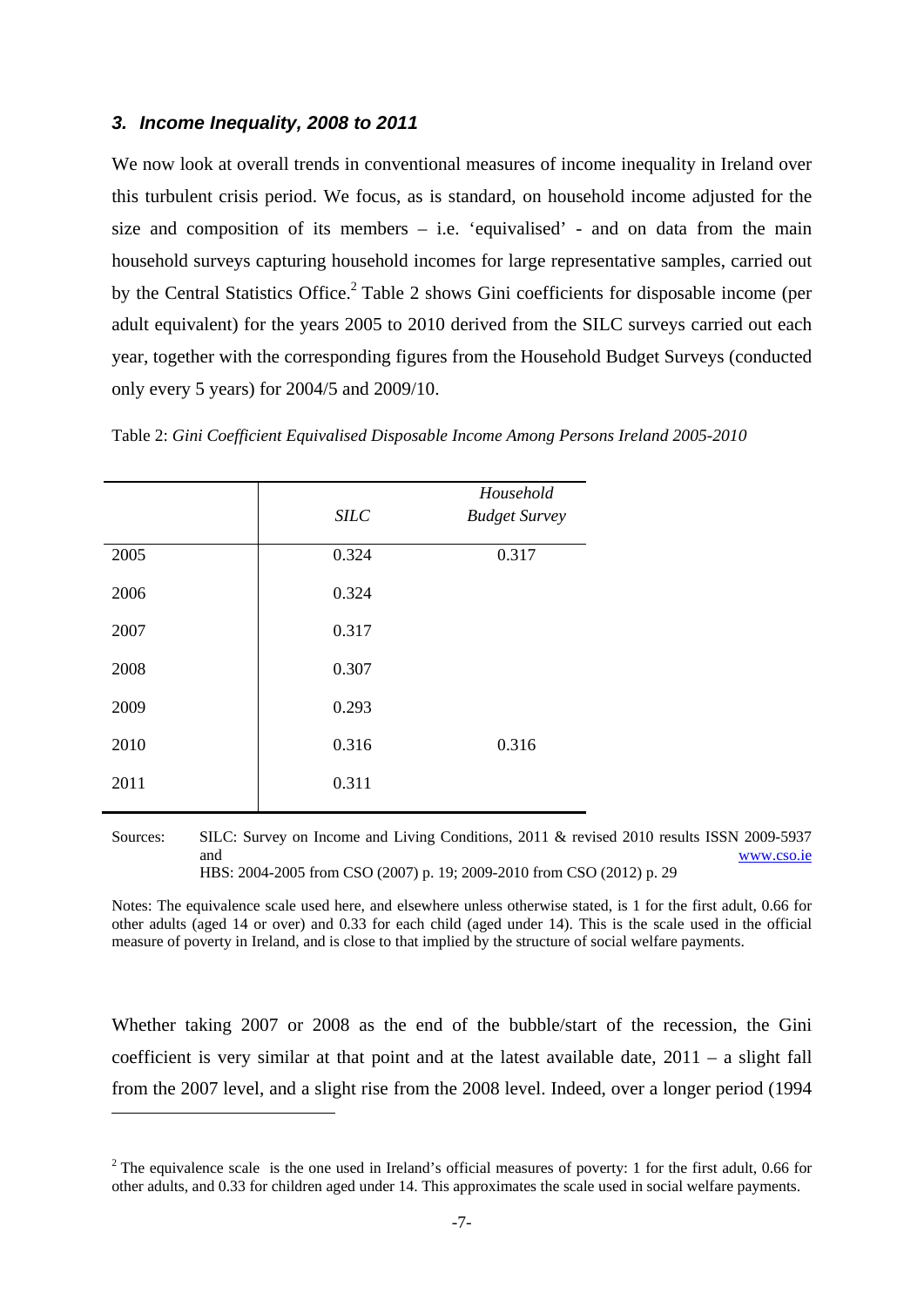to 2009) which includes the strong growth of the Celtic Tiger era, Nolan *et al.* (2012) show that the Gini coefficient remains in the range 0.31 to 0.32 for almost all years.. Against this backdrop, the fall in the Gini to 0.29 in 2009, the first year in which the full effects of the recession were felt, is quite striking: this is the lowest level the Gini has reached in Ireland, by some measure, over the years since 1980. Gini coefficients calculated from the Household Budget Survey remained constant between 2005 and the next time the HBS was undertaken in 2009/10, and are in line with the SILC findings.

Data on decile shares calculated from SILC and presented in Table 3 give some insights into how the observed changes in the Gini coefficient in that survey are arising. We see that the most striking changes are in the share of the top decile and bottom deciles. First we consider changes between 2008 and 2011. The shares of both top and bottom deciles fall by 0.5 per cent of income (implying, of course, a much sharper fall in average incomes of the bottom decile). Increases in shares are found for the  $7<sup>th</sup>$ ,  $8<sup>th</sup>$ , and especially the 9<sup>th</sup> decile. Other deciles see little or no change in their share of overall income.

Against this broad stability over the full period, there were significant shifts on a year-byyear basis. The 2009 pattern confirms the reduction in inequality suggested by the sharp fall in the Gini: in fact, the 2009 distribution Lorenz-dominates the 2008 distribution. By contrast, there is an increase in inequality (again meeting the Lorenz dominance criterion) between 2009 and 2010. The Lorenz curves for 2008 and 2011 cross, however.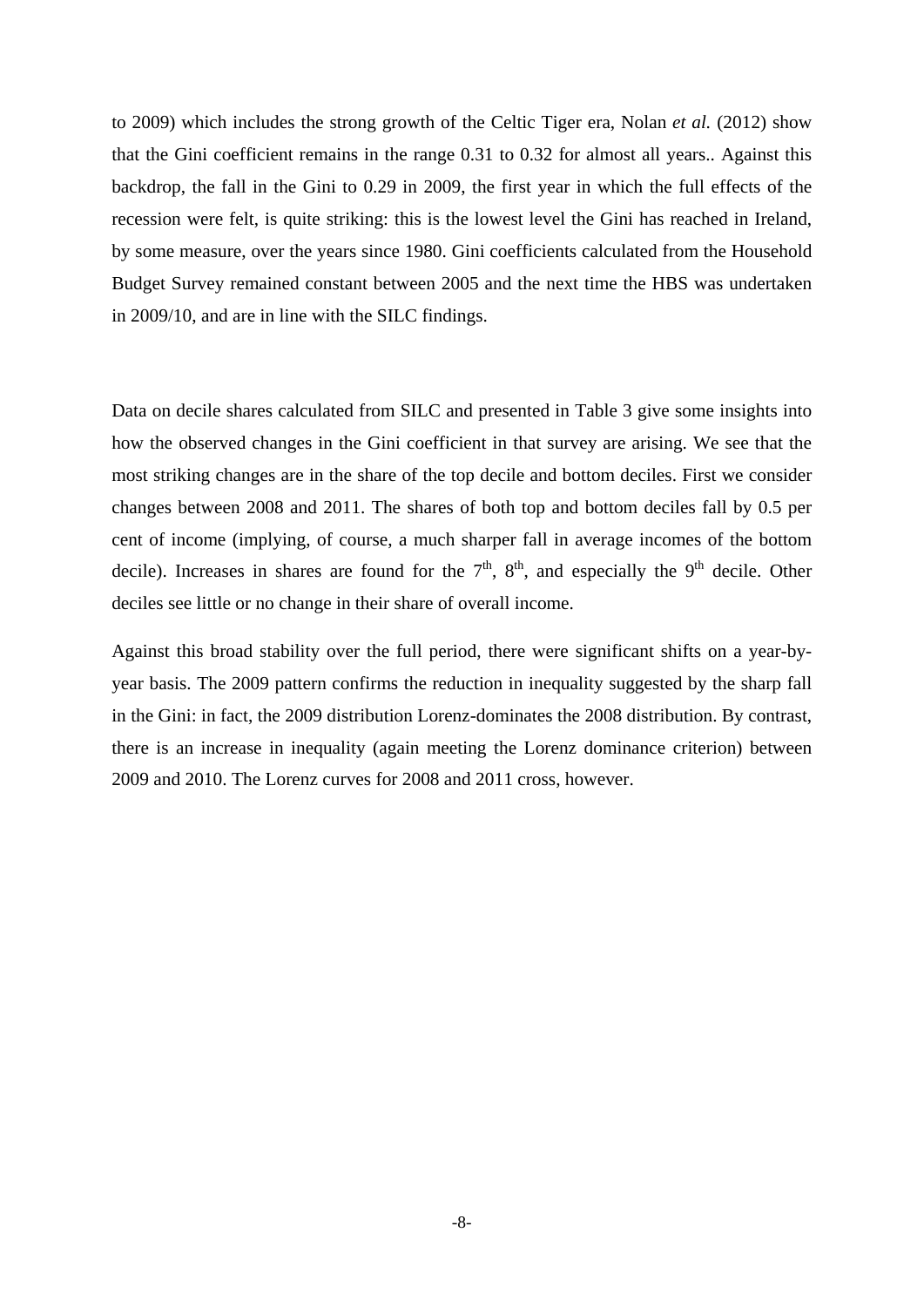|                |      |      |      |      | Change 2011 |
|----------------|------|------|------|------|-------------|
|                |      |      |      |      | over 2008   |
| Decile         | 2008 | 2009 | 2010 | 2011 |             |
|                | $\%$ | %    | %    | $\%$ | % point     |
| <b>Bottom</b>  | 3.5  | 3.6  | 3.1  | 3.0  | $-0.5$      |
| 2              | 5.0  | 5.3  | 5.0  | 5.0  | 0.0         |
| 3              | 5.9  | 6.1  | 5.9  | 6.0  | 0.1         |
| $\overline{4}$ | 6.8  | 7.0  | 6.8  | 6.9  | 0.1         |
| 5              | 8.0  | 8.1  | 7.8  | 7.9  | $-0.1$      |
| 6              | 9.2  | 9.2  | 9.1  | 9.2  | 0.0         |
| 7              | 10.2 | 10.6 | 10.3 | 10.5 | 0.3         |
| 8              | 12.2 | 12.3 | 12.4 | 12.4 | 0.2         |
| 9              | 14.7 | 14.8 | 14.8 | 15.2 | 0.5         |
| Top            | 24.5 | 23.3 | 24.7 | 24.0 | $-0.5$      |

Table 3: *Decile shares of equivalised disposable income among persons*

Source: Authors' analysis of SILC data 2008-2011.

The picture of changes in the income distribution can be complemented by a brief summary of changes in measures of poverty (Figure 3 and Table 4). The percentage of individuals falling below 60% of median equivalised income (the Laeken indicator for "at risk of poverty" fell from 2005 to 2009, rising thereafter but with a net fall overall. The elderly (aged 65 plus) were the main exception to this pattern, with a substantial net fall in the risk of poverty over the full period 2005 to 2011.

Table 4 shows how average real incomes declined sharply over the recession. The EU's "anchored" poverty measures examine poverty lines which are set in the usual way (60% of median income) for a base year, and then simply increased in real time. This is of particular interest in the present context, where real incomes in 2004 and 2011 are very close to each other (within about 1%). Analysis on this basis, with a poverty line anchored in 2004 – and then almost coinciding with the standard 2011 poverty line – shows risk of poverty on this anchored basis falling more sharply, and then rising sharply, with a net fall overall.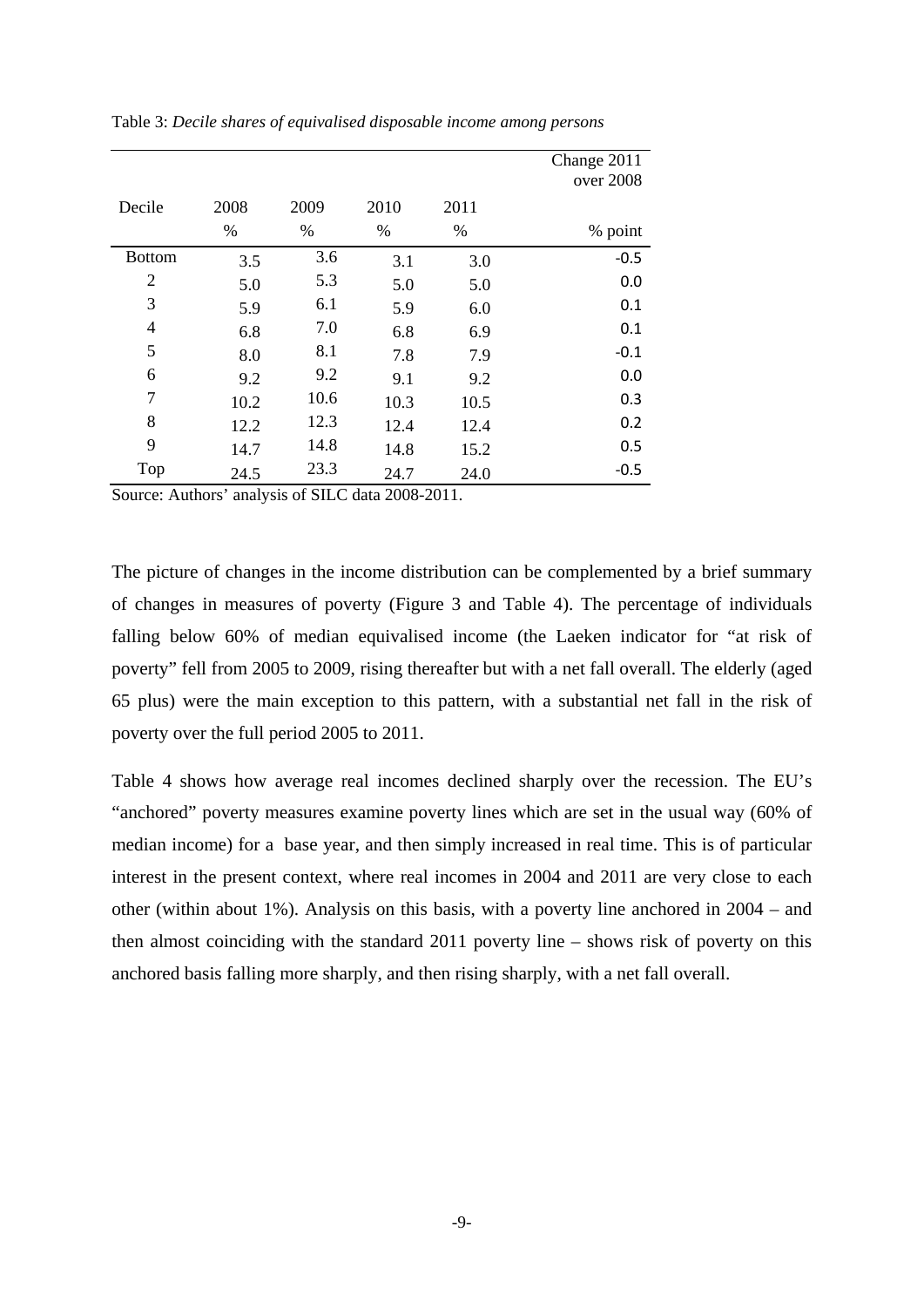Figure 3*: Percentage of Persons Below 60% of Median Relative Income Poverty Line, Ireland 2005- 2011* 



Source: CSO SILC Reports, 2005-2011.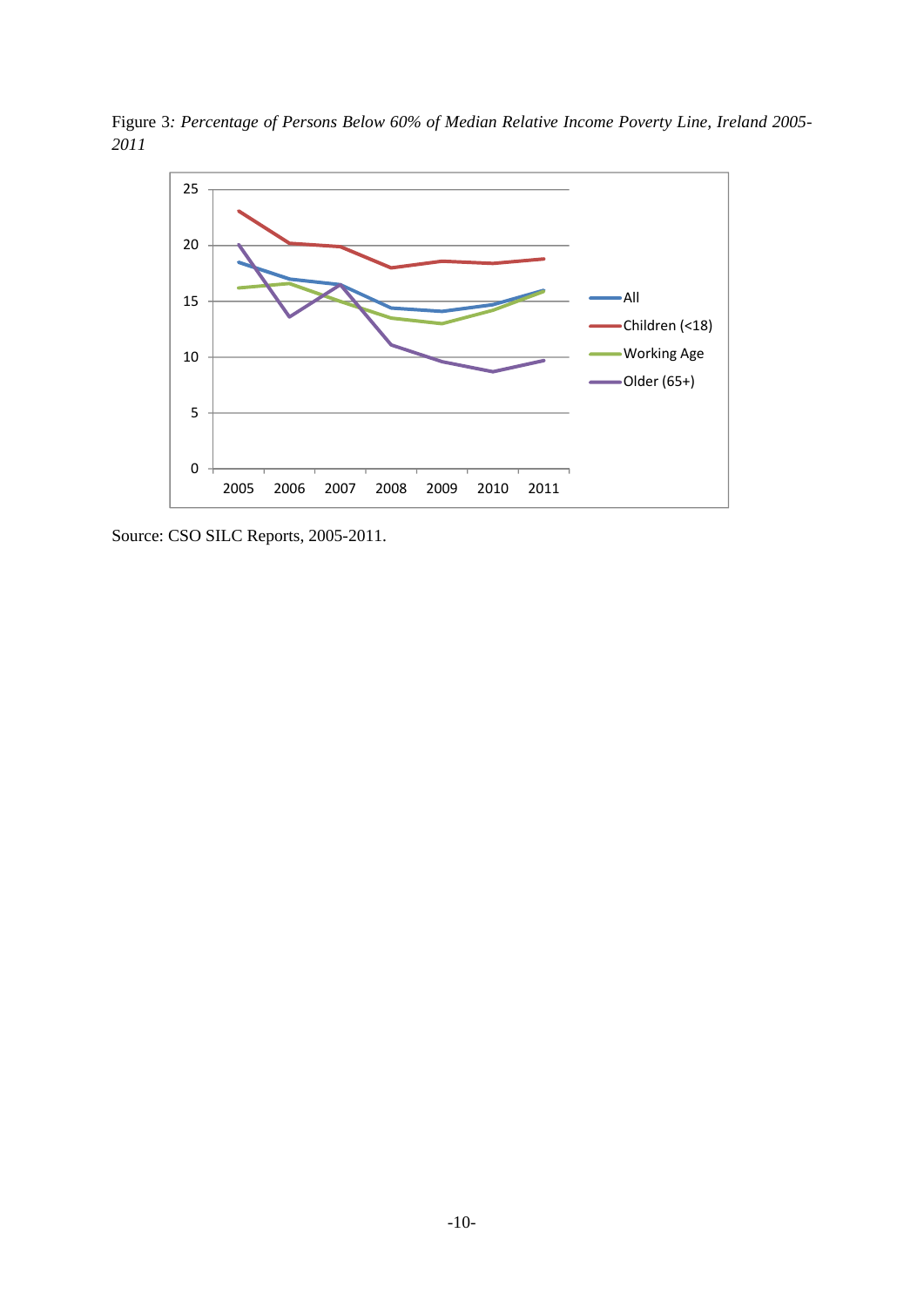|                                     | 2004   | 2005   | 2006   | 2007   | 2008   | 2009   | 2010   | 2011   |
|-------------------------------------|--------|--------|--------|--------|--------|--------|--------|--------|
| <b>Income</b>                       | €      | €      | €      | €      | €      | €      | €      | €      |
| Mean real equivalised disposable    |        |        |        |        |        |        |        |        |
| income (per individual, base 2004,  | 18,773 | 19,286 | 19,929 | 21,130 | 20,962 | 20,998 | 20,125 | 19,003 |
| CPI deflator)                       |        |        |        |        |        |        |        |        |
|                                     | $\%$   | %      | $\%$   | $\%$   | %      | $\%$   | %      | %      |
| At risk of poverty rate (60% median |        |        |        |        |        |        |        |        |
| income in each year)                | 19.4   | 18.5   | 17.1   | 16.5   | 14.4   | 14.1   | 14.7   | 16.0   |
| At risk of poverty rate anchored at |        |        |        |        |        |        |        |        |
| 2004 (60% of 2004 median income,    |        |        |        |        |        |        |        |        |
| in real terms)                      | 19.4   | 18.0   | 15.7   | 11.5   | 10.4   | 11.0   | 13.2   | 16.1   |
| At risk of poverty rate anchored at |        |        |        |        |        |        |        |        |
| 2007                                |        |        |        | 16.5   | 14.4   | 15.6   | 19.6   | 21.2   |
| Consistent poverty rate             | 6.6    | 7.0    | 6.6    | 5.1    | 4.2    | 5.5    | 6.3    | 6.9    |
| Deprivation<br>(enforced<br>rate    |        |        |        |        |        |        |        |        |
| deprivation of 2 or more items      |        |        |        |        |        |        |        |        |
| from a set of 11 basic deprivation  |        |        |        |        |        |        |        |        |
| indicators)                         | 14.1   | 14.8   | 14.0   | 11.8   | 13.8   | 17.1   | 22.6   | 24.5   |

#### **Table 4: Measures of Income and Risk of Poverty, Ireland 2004‐2011**

*Source: CSO Statistical Release Feb 2013‐ SILC 2011 and revised 2010*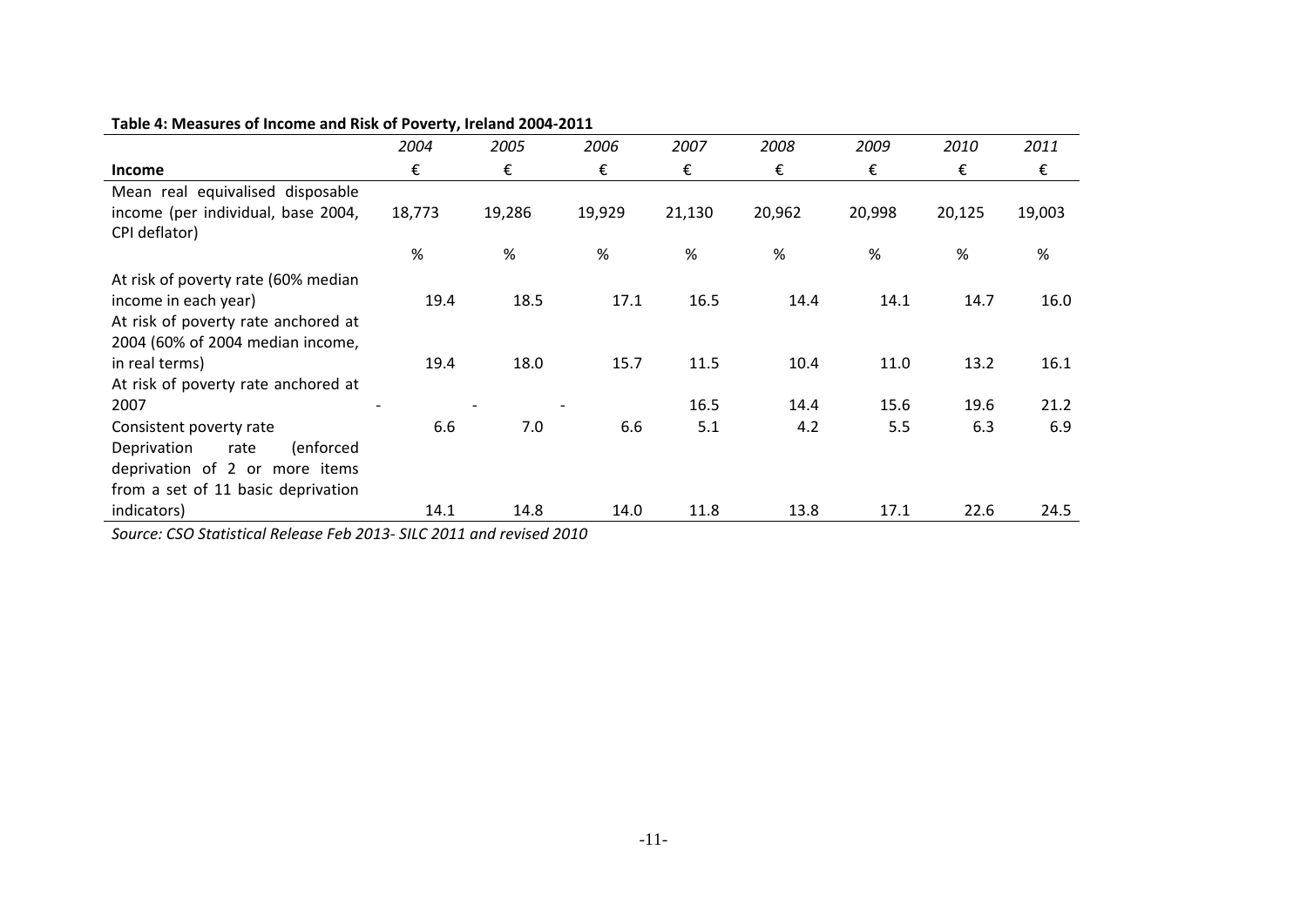### *4. Methodological Issues*

We highlight here two methodological issues which could potentially have a significant impact on the results. The first relates to the treatment of retirement and redundancy lump sum payments; the second concerns the representativeness of the samples.

#### **Treatment of Lump‐Sum Receipts**

Abramovici (2006) notes that EU-SILC variable definitions sometimes include lump-sum benefits explicitly, and sometimes not. He also states that since the beginning of SILC the treatment of lump sum has been extensively discussed, with several proposals being made "to adapt lump sum to the concept of standard of living". The Irish experience in the years 2009 and 2010 brings these issues into sharp relief. Reduction in the size of the public sector workforce was a major goal in the programme agreed with the Troika. One of the key aspects of policy towards this goal was a major programme of early retirement, under specially incentivised terms. This had the effect of bringing forward many public sector retirements, effectively telescoping them into a shorter period of time, and increasing the numbers receiving lump sum retirement payments. Sharp increases in unemployment also boosted the numbers receiving redundancy payments. Overall lump sum payments amounted to 0.8 per cent of total disposable income in 2008. This rose to 1.3 per cent of income in 2009 and peaked at 2.2 per cent of income in 2010, before returning to 1.4 per cent in 2011.

Our understanding is that, where possible, SILC results across Europe *include* lump sum payments such as retirement and redundancy as part of income. This is certainly the case for Irish results published by the Central Statistics Office. The appropriate treatment for income distribution purposes is a matter of debate. For example, the Canberra Group (2012) treats lump sum retirement payments as capital transfers, which are excluded from the definition of income. Redundancy lump sums, however, appear to be included as part of income in the Canberra Group's preferred treatment.

In the absence of a clear consensus position, and given the sharply increased importance of lump sum payments in the Irish situation, we proceed as follows. The results reported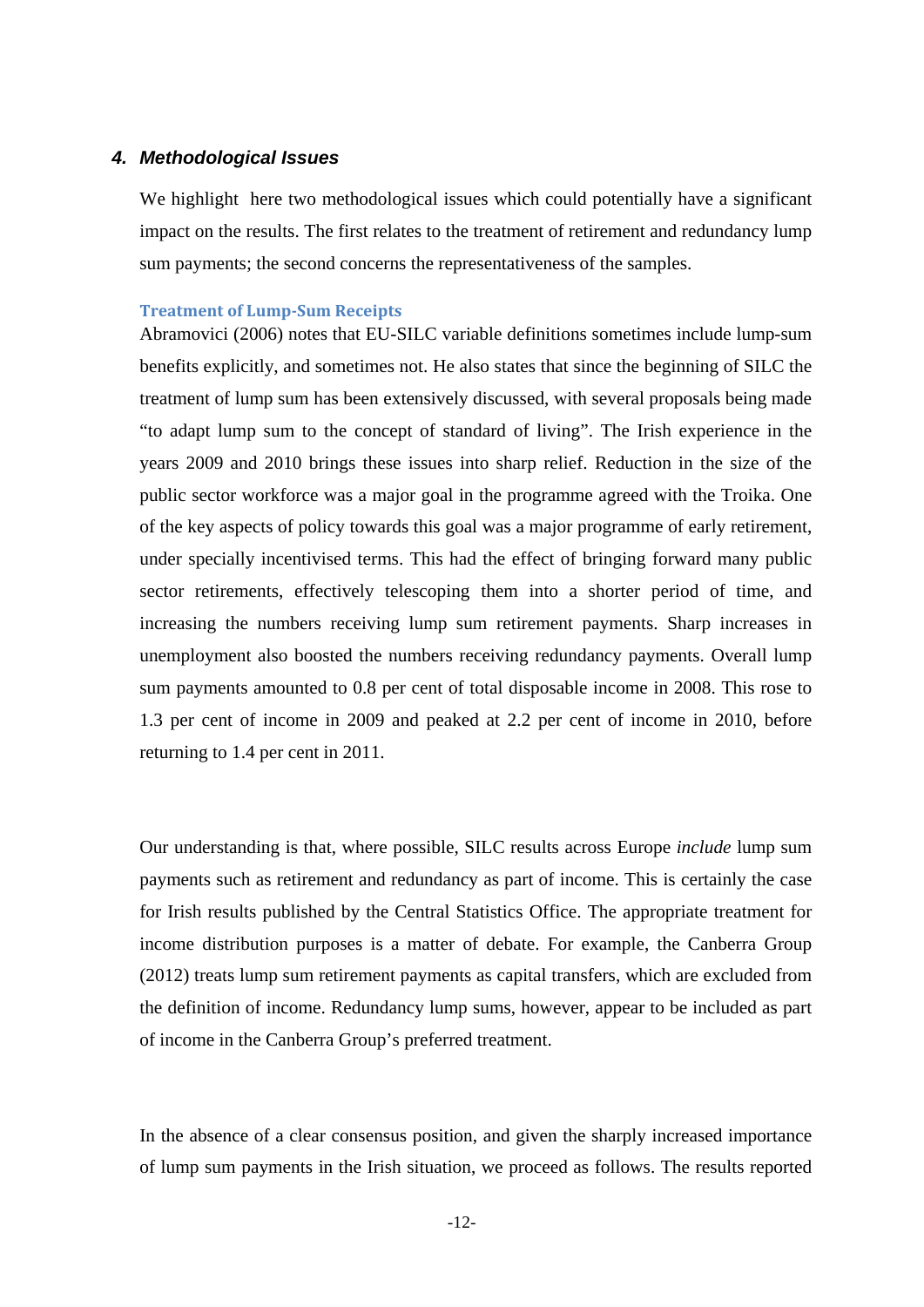in this paper analyse the data including lump-sum receipts, in line with the SILC approach and CSO practice.. However, at a number of points we have also analysed an income construct which excludes both retirement lump sums and redundancy lump sums. We find that inclusion of these lump sums plays a role in the increase in the Gini between 2009 and 2010, raising it by about 0.005, but has little impact over the full period.

## **Sample representativeness**

A second methodological issue is whether changes in the degree to which the SILC surveys represent the national situation could have had an impact on the observed increase in income inequality. The construction of weights for SILC in Ireland, as in most EU countries, tends to use demographic information. While this ensures representativeness on such dimensions as age and sex, it does not guarantee that the income distribution will be well represented. Callan et al. (2012) show that in 2010, SILC tends to underrepresent the number of families with high incomes, as compared with the revenue authorities' Income Distribution Statistics. The key issue here is whether such underrepresentation has increased or decreased – if the representation of higher income households improved between 2008 and 2010, this could contribute to a measured increase in inequality, purely because of changes in the success of the sample in capturing the extent of high incomes. We have examined this issue more closely using the SWITCH tax benefit model, which constructs a distribution of gross income from SILC 2008 and 2010 on a tax-unit basis, and Revenue's *Income Distribution Statistics*. We find no evidence to suggest that SILC, with the weights constructed using demographic information, has become more representative of high income tax units.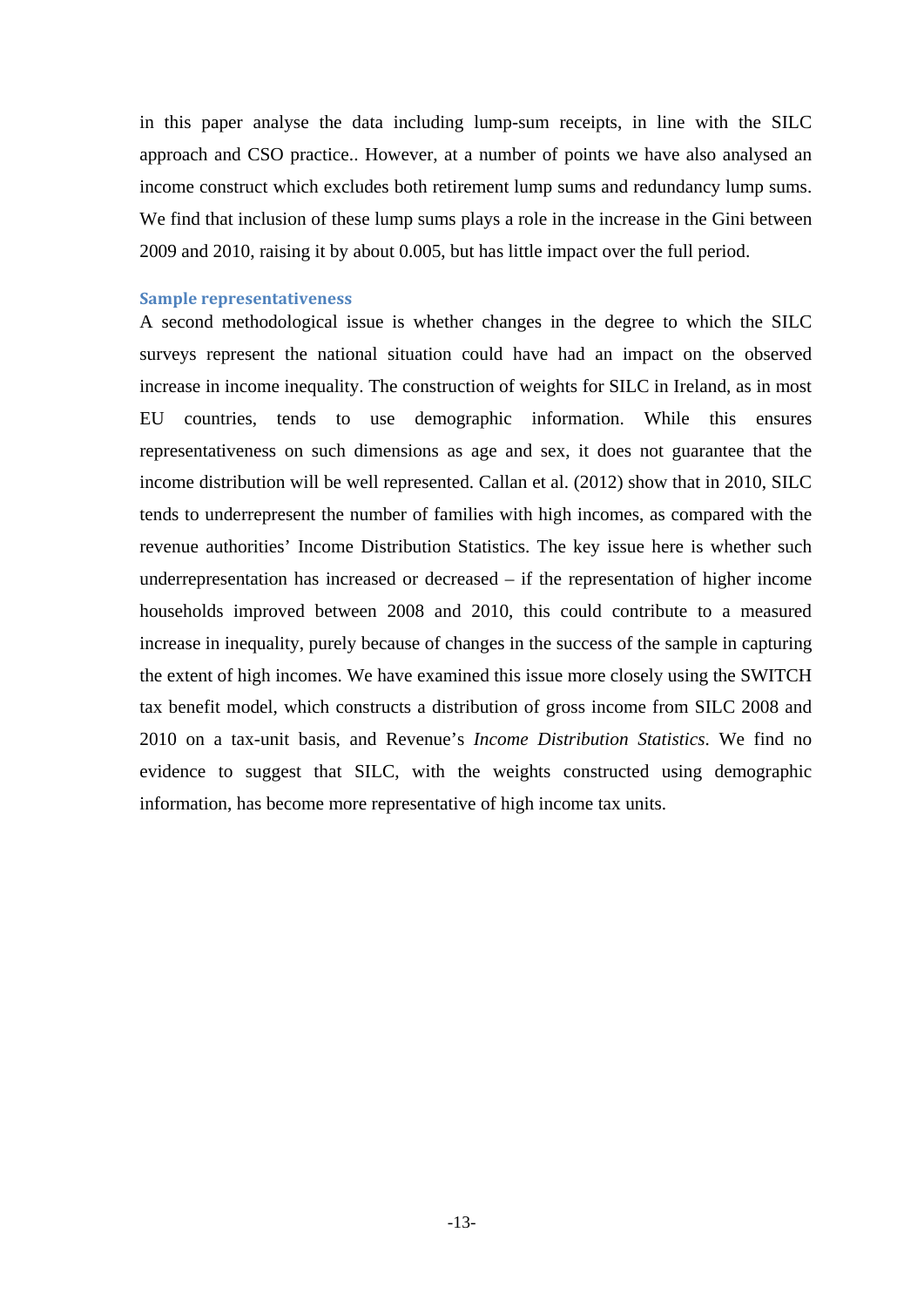## *5. Decomposing Inequality Levels and Trends*

Before considering formal decomposition methods, it is useful to examine how the pattern of changes in decile shares seen above is broken down in terms of the major income components. Table 5 shows the changes in shares of total equivalised disposable income by decile, and the contributions of each of the main income sources to these changes. For most deciles, falls in income shares due to employee income and self-employment income are partly offset by increases in transfers. Higher taxes are paid by those in the upper half of the income distribution, especially those in the  $9<sup>th</sup>$  and  $10<sup>th</sup>$  deciles. The top decile is exceptional in that employee income contributes strongly to a sharp rise in the share of the decile in total income, offset by a reduction arising from lower self-employment income.

|                  |                |          | of which: |        |           |         |
|------------------|----------------|----------|-----------|--------|-----------|---------|
| Decile           | Change<br>in   | Employee | Self-     | Other  | Transfers | Taxes   |
|                  | share of total | income   | emp't     | direct |           |         |
|                  | equivalised    |          | income    |        |           |         |
|                  | disposable     |          |           |        |           |         |
|                  | income         |          |           |        |           |         |
| <b>Bottom</b>    | $-0.5$         | $-0.3$   | $-0.2$    | $-0.1$ | 0.1       | $0.0\,$ |
| 2 <sup>nd</sup>  | 0.0            | $-0.3$   | 0.0       | $-0.1$ | 0.3       | 0.0     |
| 3 <sup>rd</sup>  | 0.1            | $-0.2$   | $-0.2$    | $-0.1$ | 0.6       | 0.1     |
| 4 <sup>th</sup>  | 0.1            | $-1.3$   | $-0.3$    | $-0.1$ | 1.5       | 0.2     |
| 5 <sup>th</sup>  |                |          |           |        |           |         |
| 6 <sup>th</sup>  | $-0.1$         | $-0.3$   | $-0.5$    | 0.0    | 0.8       | $-0.1$  |
|                  | 0.0            | $-0.6$   | $-0.4$    | $-0.1$ | 1.3       | 0.0     |
| 7 <sup>th</sup>  | 0.3            | 0.2      | $-0.3$    | 0.0    | 0.7       | $-0.4$  |
| 8 <sup>th</sup>  | 0.2            | 0.7      | $-0.7$    | 0.0    | 0.9       | $-0.6$  |
| 9 <sup>th</sup>  | 0.5            | 0.4      | 0.8       | 0.0    | 0.5       | $-1.3$  |
| $10^{\text{th}}$ | $-0.5$         | 4.8      | $-2.9$    | $-0.7$ | 1.3       | $-3.0$  |
| All              |                |          |           |        |           |         |
|                  | 0.1            | 3.0      | $-4.7$    | $-0.9$ | 7.9       | $-5.2$  |

Table 5: *Composition of changes in decile shares of income, 2008-2011*

The pattern of the contribution of transfers warrants closer investigation. Much of the increase occurs in middle income deciles (4 to 7). The changes for lower income deciles are more limited. This may reflect the fact that the major change in transfers was the rise in unemployment compensation. Given that an annual income concept is used, such transfers will often be received by individuals with some employment income for part of the year. Households containing these individuals are less likely to be in the lowest income deciles, compared with those depending wholly on social security payments. Furthermore, there may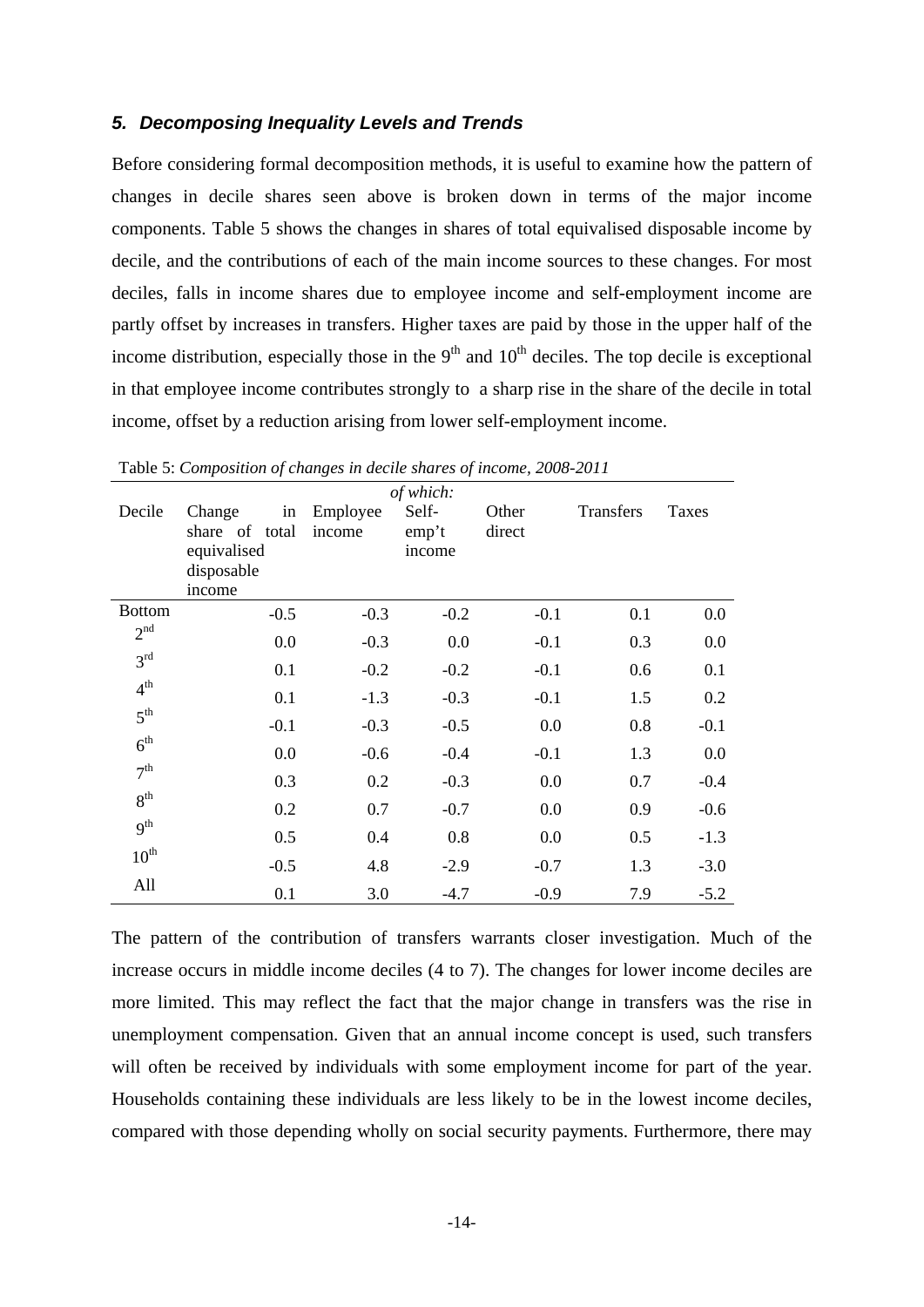now be greater numbers of self-employed in the bottom decile, and they would have limited entitlements to benefits: this is a matter for further investigation.

The contribution of transfer payments to the rise in the income share of the top decile is unusual, and arises in part from the inclusion of retirement and redundancy lump sum payments, as these can boost income to levels which bring the recipients into the top decile.

We now turn to results based on the Shorrocks (1982a) decomposition of inequality by income source<sup>3</sup>. Table 6 shows that in 2008, the share of inequality accounted for by employee income was 63 per cent, while the share of self-employed income was 48 per cent. Tax and social insurance contributions had an equalising impact which increased over time.. In 2011, the disequalising impact of employee income was much greater – but there was a fall in the disequalising impact of self-employed income.

|      | Employee | Tax on income<br>and social | Self-<br>Employed | Private  |                 | Other  |       |
|------|----------|-----------------------------|-------------------|----------|-----------------|--------|-------|
|      | income   | contributions               | Income            | Pensions | <b>Benefits</b> | Income | Total |
| 2008 | 63.3     | $-30.7$                     | 48.2              | 0.5      | 1.0             | 17.7   | 100.0 |
| 2009 | 94.2     | $-41.0$                     | 28.1              | 1.5      | 8.6             | 8.6    | 100.0 |
| 2010 | 90.5     | $-51.3$                     | 36.0              | 3.0      | 14.6            | 7.2    | 100.0 |
| 2011 | 114.6    | $-53.3$                     | 19.6              | 0.6      | 7.4             | 11.0   | 100.0 |

Table 6: *Decomposition of Income Inequality by Income Source*

The disequalising impact of benefits in 2010 arises from the lump-sum payments (pensions and redundancy) referred to earlier. When these are excluded, benefits had a small equalising impact – but far less so than taxes. This result contrasts strongly with the findings of what Fuest et al. (2010) term the "standard approach": an examination of how inequality indices change in moving from market income to gross income (via the addition of benefits) and then to disposable income (with the deduction of taxes and social insurance contributions).

1

<sup>&</sup>lt;sup>3</sup> This has been implemented in Stata by Jenkins (2009).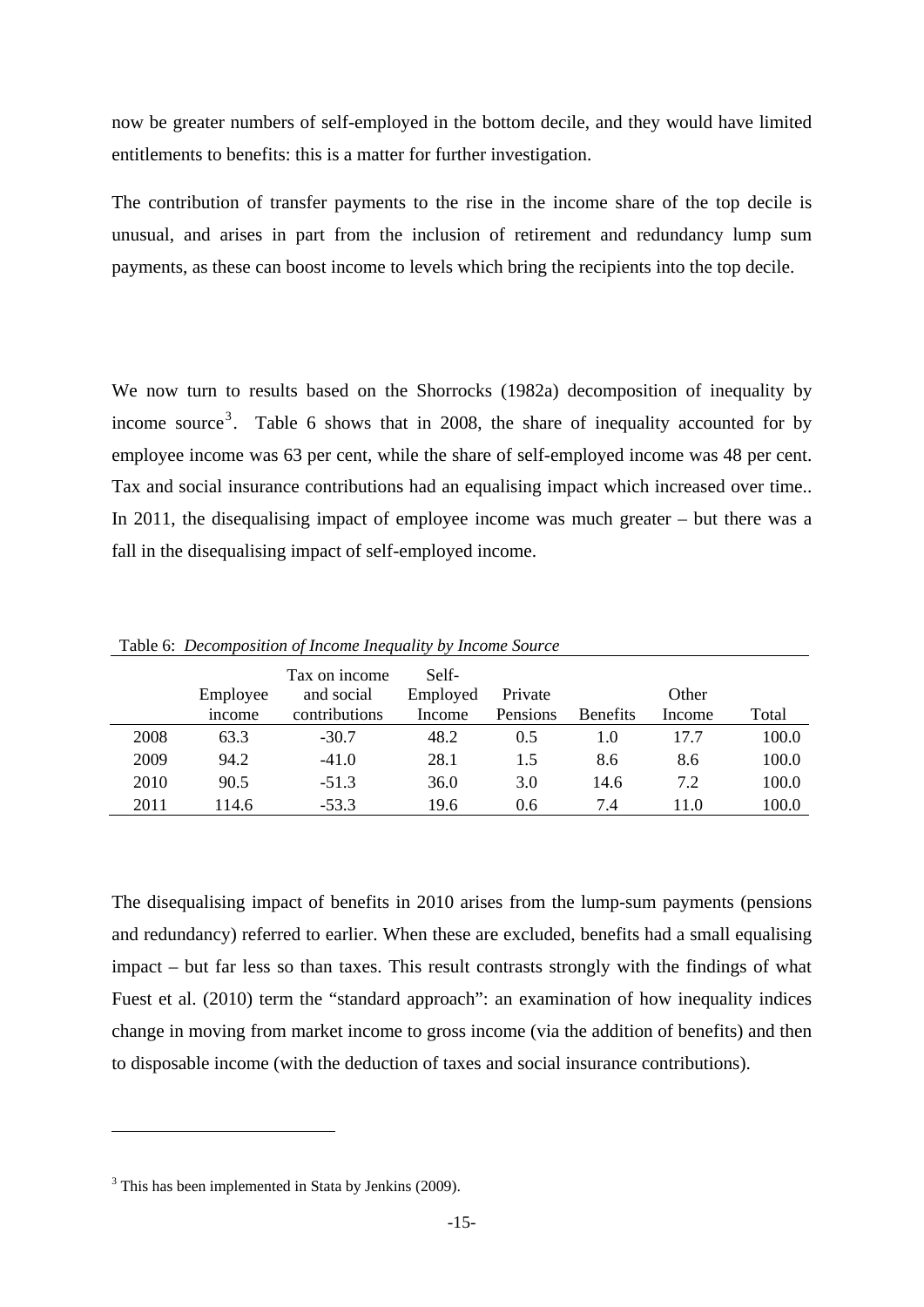Table 7 shows how decile shares and summary inequality indices change through these "stages of redistribution". These results suggest that both benefits and taxes play a strong role in the reduction of inequality. Market incomes collapsed for the bottom 3 deciles, their share of market income falling from just under 3 per cent to 0.5 per cent. This was moderated by transfers, where the fall in share was about 1 percentage point. When taxes are also taken into account the share fell by 0.5 percentage points. The share of top income deciles in market incomes rose, but again this was moderated both by benefits and taxes.

| and Disposable Incomes, 2008 to 2011 |        |       |       |       |       |            |  |  |
|--------------------------------------|--------|-------|-------|-------|-------|------------|--|--|
|                                      | Market |       |       | Gross |       | Disposable |  |  |
| Decile                               | 2008   | 2011  | 2008  | 2011  | 2008  | 2011       |  |  |
| <b>Bottom</b>                        | 0.0    | 0.0   | 3.0   | 2.5   | 3.5   | 3.0        |  |  |
| 2                                    | 0.4    | 0.0   | 4.4   | 4.1   | 5.0   | 5.0        |  |  |
| 3                                    | 2.5    | 0.5   | 5.2   | 5.0   | 5.9   | 6.0        |  |  |
| 4                                    | 4.5    | 2.8   | 6.2   | 5.8   | 6.8   | 6.9        |  |  |
| 5                                    | 6.8    | 5.2   | 7.2   | 6.9   | 8.0   | 7.9        |  |  |
| 6                                    | 9.0    | 7.9   | 8.7   | 8.3   | 9.2   | 9.2        |  |  |
| 7                                    | 11.2   | 11.3  | 10.0  | 10.1  | 10.2  | 10.5       |  |  |
| 8                                    | 13.9   | 15.0  | 12.5  | 12.5  | 12.2  | 12.4       |  |  |
| 9                                    | 18.3   | 20.5  | 15.3  | 16.1  | 14.7  | 15.2       |  |  |
| Top                                  | 33.5   | 36.8  | 27.6  | 28.6  | 24.5  | 24.0       |  |  |
|                                      |        |       |       |       |       |            |  |  |
| Gini                                 | 0.519  | 0.586 | 0.357 | 0.380 | 0.309 | 0.311      |  |  |
| Theil                                | 0.344  | 0.371 | 0.233 | 0.249 | 0.178 | 0.165      |  |  |

*Table 7: Income inequality measures for Market, Gross and Disposable Incomes, 2008 to 2011* 

The Reynolds-Smolensky indices of redistribution by taxes and benefits (Table 8) help to summarise these findings. They suggest that the impact of the transfer system is about 3 times larger than that of the tax system.

Table 8: Reynolds-Smolensky Indices of Redistribution, 2008-2011

| Reynolds-Smolensky indices | 2008 | 2009 | 2010 | 2011 |
|----------------------------|------|------|------|------|
| Transfer system            | 0.16 | 0.19 | 0.20 | 0.21 |
| Tax system                 | 0.05 | 0.06 | 0.06 | 0.07 |
| Taxes and transfers        | 0.21 | 0.25 | 0.27 | 0.28 |

Paul (2004) points to the major reason why the Shorrocks (1982a) factor source decomposition attributes a lower role for benefits in reducing inequality. One of the axioms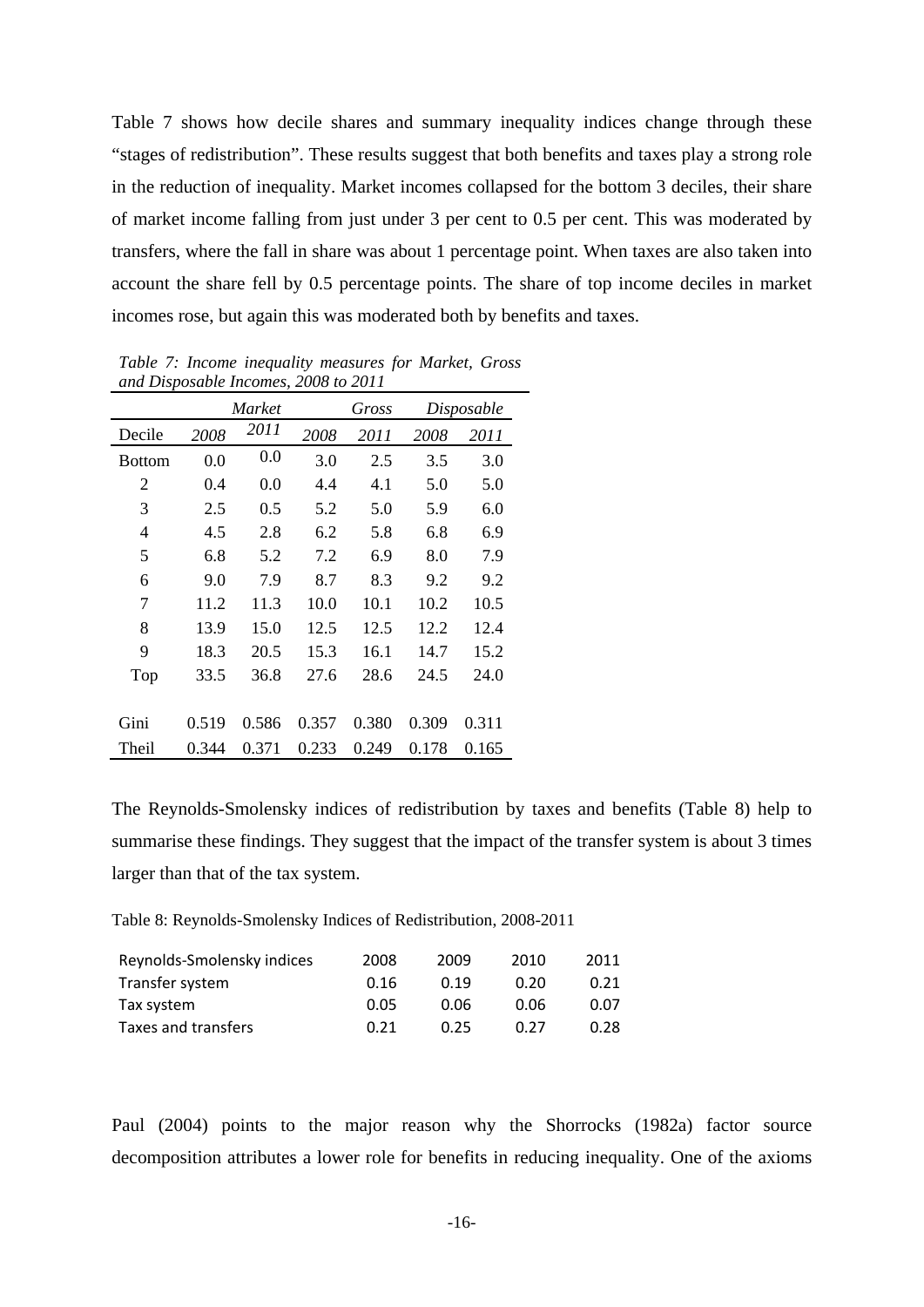underlying the decomposition is that "a given income source makes no contribution to aggregate inequality if every household receives equal income from that source". Paul argues that this requirement is at odds with the idea that "if each household receives a constant positive income from a source, then the aggregate inequality declines"

Fuest et al (2010) expand on this, in the context of a strong contrast between the "standard" approach and the Shorrocks factor decomposition across all 27 EU countries. They note that within the standard approach "equally distributed transfers imply an inequality reduction. In the decomposition approach, such transfers have a zero inequality contribution because their correlation with disposable income is zero. Therefore, these two different normative foundations of the two approaches are to some extent responsible for the differing results".

| Number of Earners in    | Population share |              |      |      | Mean Income |                                              |      |      |
|-------------------------|------------------|--------------|------|------|-------------|----------------------------------------------|------|------|
| Household               |                  |              |      |      |             | $(\text{\textsterling}000 \text{ per year})$ |      |      |
|                         | 2008             | 2009         | 2010 | 2011 | 2008        | 2009                                         | 2010 | 2011 |
| $\boldsymbol{0}$        | 17%              | 21%          | 25%  | 25%  | 14.4        | 14.3                                         | 14.0 | 13.5 |
| $\mathbf{1}$            | 29%              | 33%          | 36%  | 33%  | 22.4        | 21.0                                         | 19.9 | 19.5 |
| $\overline{2}$          | 36%              | 33%          | 31%  | 34%  | 28.0        | 29.5                                         | 29.2 | 28.3 |
| $3+$                    | 18%              | 13%          | 9%   | 8%   | 25.9        | 28.5                                         | 29.2 | 25.5 |
|                         |                  |              |      |      |             |                                              |      |      |
|                         |                  | Income share |      |      | Gini        |                                              |      |      |
|                         | 2008             | 2009         | 2010 | 2011 | 2008        | 2009                                         | 2010 | 2011 |
| $\boldsymbol{0}$        | 11%              | 13%          | 16%  | 16%  | 0.23        | 0.22                                         | 0.27 | 0.27 |
| $\mathbf{1}$            | 28%              | 30%          | 32%  | 30%  | 0.34        | 0.27                                         | 0.29 | 0.28 |
| $\overline{2}$          | 43%              | 42%          | 41%  | 45%  | 0.28        | 0.26                                         | 0.27 | 0.27 |
| $3+$                    | 19%              | 15%          | 12%  | 10%  | 0.22        | 0.21                                         | 0.22 | 0.21 |
| All households          |                  |              |      |      | 0.31        | 0.29                                         | 0.32 | 0.31 |
|                         |                  |              |      |      |             |                                              |      |      |
|                         | 2008             | 2009         | 2010 | 2011 |             |                                              |      |      |
| Within-Group            |                  |              |      |      |             |                                              |      |      |
| Inequality              | 0.25             | 0.16         | 0.21 | 0.17 |             |                                              |      |      |
| <b>Between</b><br>Group |                  |              |      |      |             |                                              |      |      |
| Inequality              | 0.02             | 0.03         | 0.04 | 0.04 |             |                                              |      |      |

Table 9: *Decomposition by Population Sub-Group - number of earners in household*

Table 9 decomposes contributions to total inequality by the number of earners per household. The proportion of households with no earner rises sharply between 2008 and 2010, from 17 per cent to 25 per cent. The balance between within-group inequality and between-group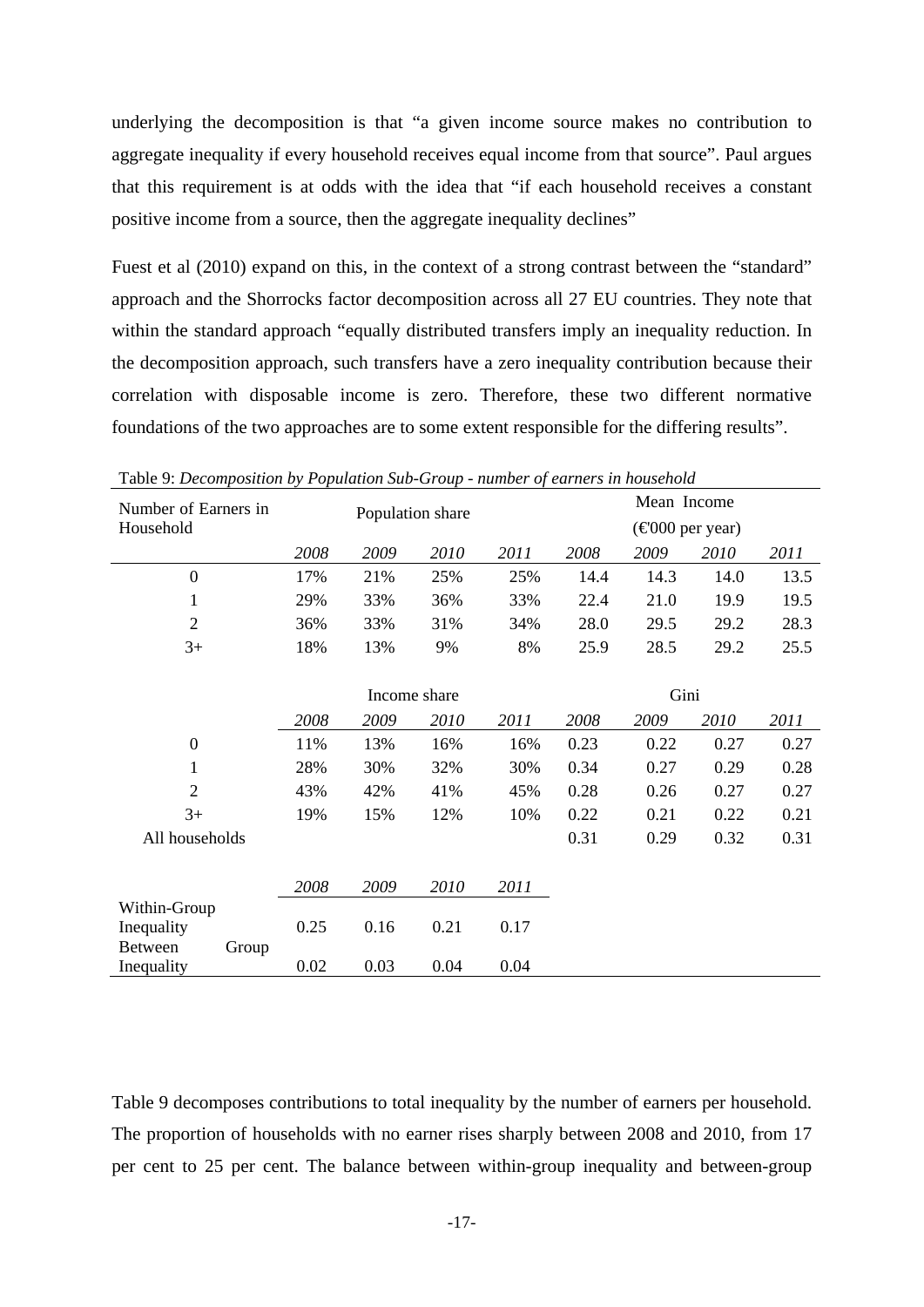inequality also changes. Within-group inequality falls, but between group inequality (based on number of earners) rises. Mean incomes rise for households with 2 or more earners, but fall for those with no earner or one earner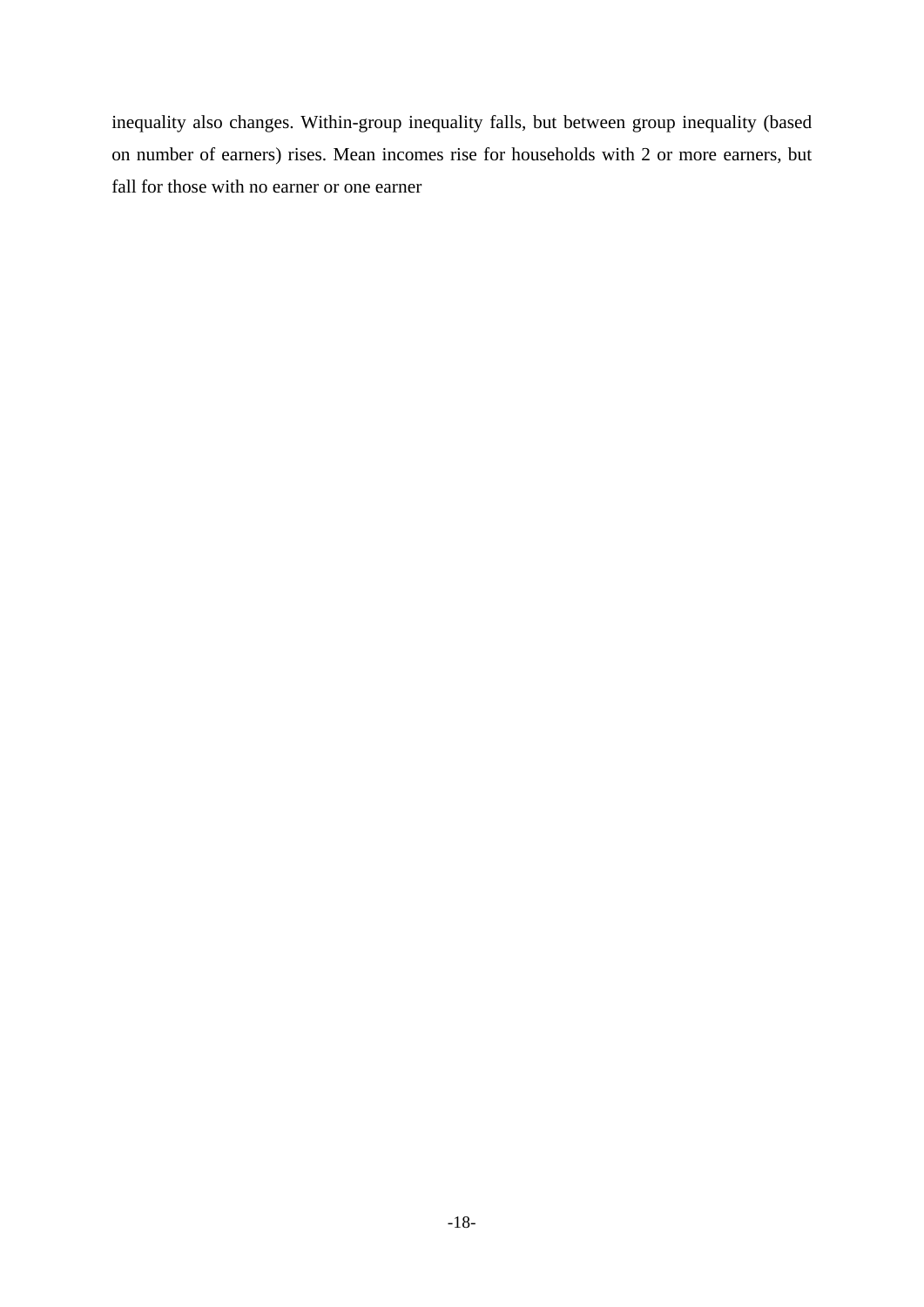## *6. The Role of Taxes, Transfers and Public Sector Pay Policies*

There is strong interest in many countries in assessing the distributional impact of austerity measures. Traditional decomposition methods focus on changes between observed outcomes in a base year, with its associated tax/transfer policy, and an end-year, with its associated policy. Such approaches may, for example, identify an increase in social assistance income, but cannot say if this arises from increased generosity of benefit payments or from an automatic increase in the incidence of transfers as unemployment rises. Bargain and Callan (2010) propose a decomposition which has particular advantages in addressing such questions. The approach may be summarized as follows (see Bargain and Callan, 2010 for fuller details). The decomposition partitions the total change into a part which reflects changes in policy, and all other sources of change. A counterfactual policy designed to be distributionally neutral plays a key role: this is simply the base year policy, indexed by the growth or decline in a broad measure of income<sup>4</sup>. The impact of policy change is then measured by estimating inequality measures under this counterfactual "distributionally neutral" policy and under actual policy, as simulated using a tax benefit model. Where possible this is done for both base year and end year data: the average of the two can be interpreted as a Shapley value decomposition.

Work along these lines is currently under way (Bargain et al., 2013) and early results suggest that while market incomes raised inequality over the 2008-2010 period, the impact of policy tended to reduce inequality somewhat. Figure 4 gives a broader picture of the impact of policy over the 2008 to 2012 period. Here the analysis is based on 2010 data, and on a "distributionally neutral" policy which indexes 2008 policy in line with the fall of 1.8 per cent in average weekly earnings over the period. The analysis includes the main changes in income tax, social insurance contributions and the introduction of income levies as well as changes in benefit payment rates. In addition, the modeling includes the impact of reductions in public sector pay, which were progressively structured.

-

<sup>&</sup>lt;sup>4</sup> When data for base year and end year are available, the change in gross income provides a natural indexing factor; where income growth must be based on forward looking estimates, changes in weekly earnings are often used.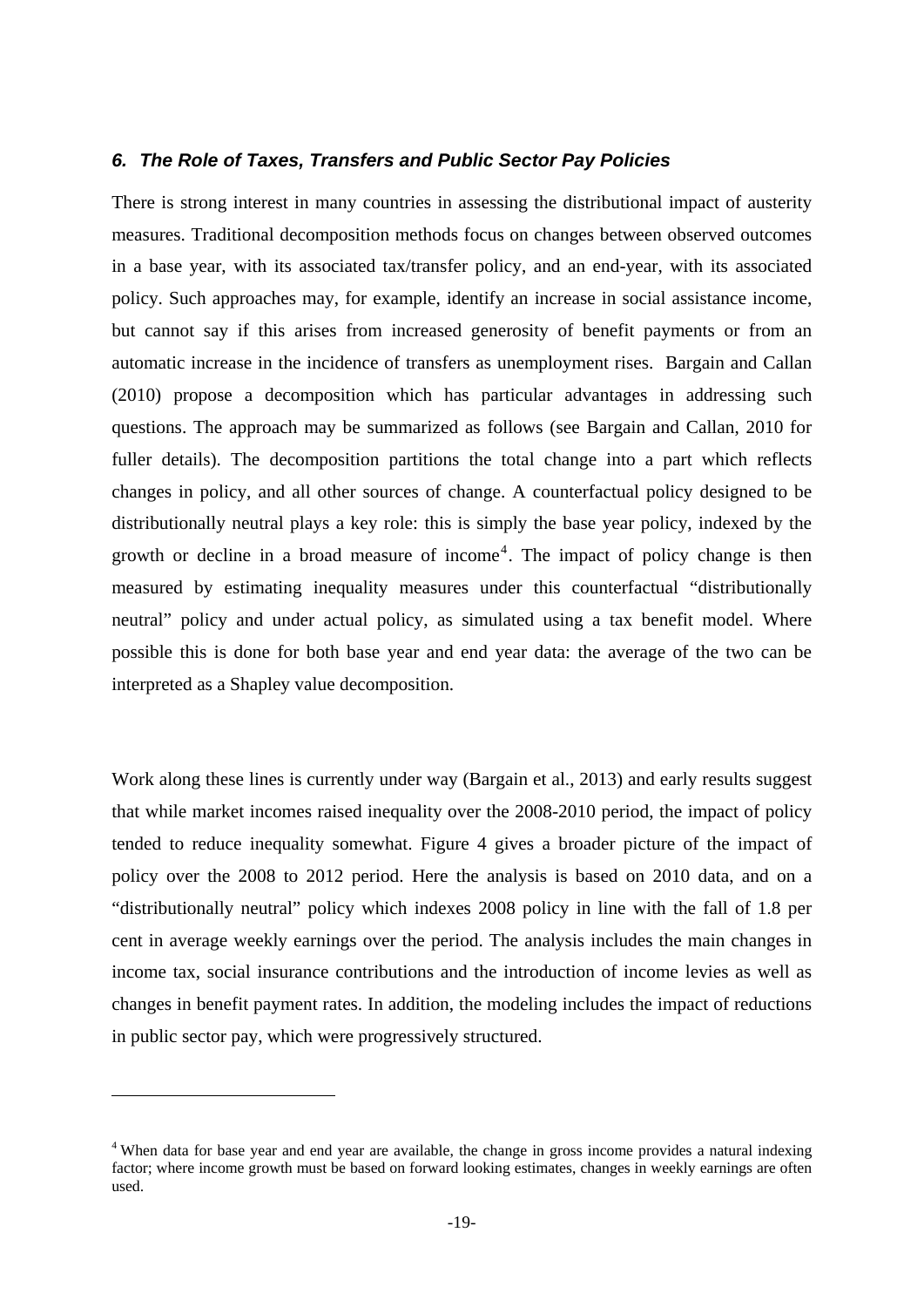Figure 4: *Impact of Income Tax, Welfare and Public Sector Pay Policy Changes, 2008- 2012 - percentage change by decile of equivalised disposable income*



Policy changes led to falls of 10 to 11 per cent for the top two deciles and close to 8 per cent for the next 3 deciles. The pattern in the lower half of the distribution is more mixed, with losses of 5 to 6 per cent for deciles 1, 4 and 5, and smaller losses (2 to 4 per cent) for deciles 2 and 3. A key factor in this is that payment rates for pensioners were held constant, while there were explicit cuts in payment rates for those of working age, and deeper cuts in Child Benefit.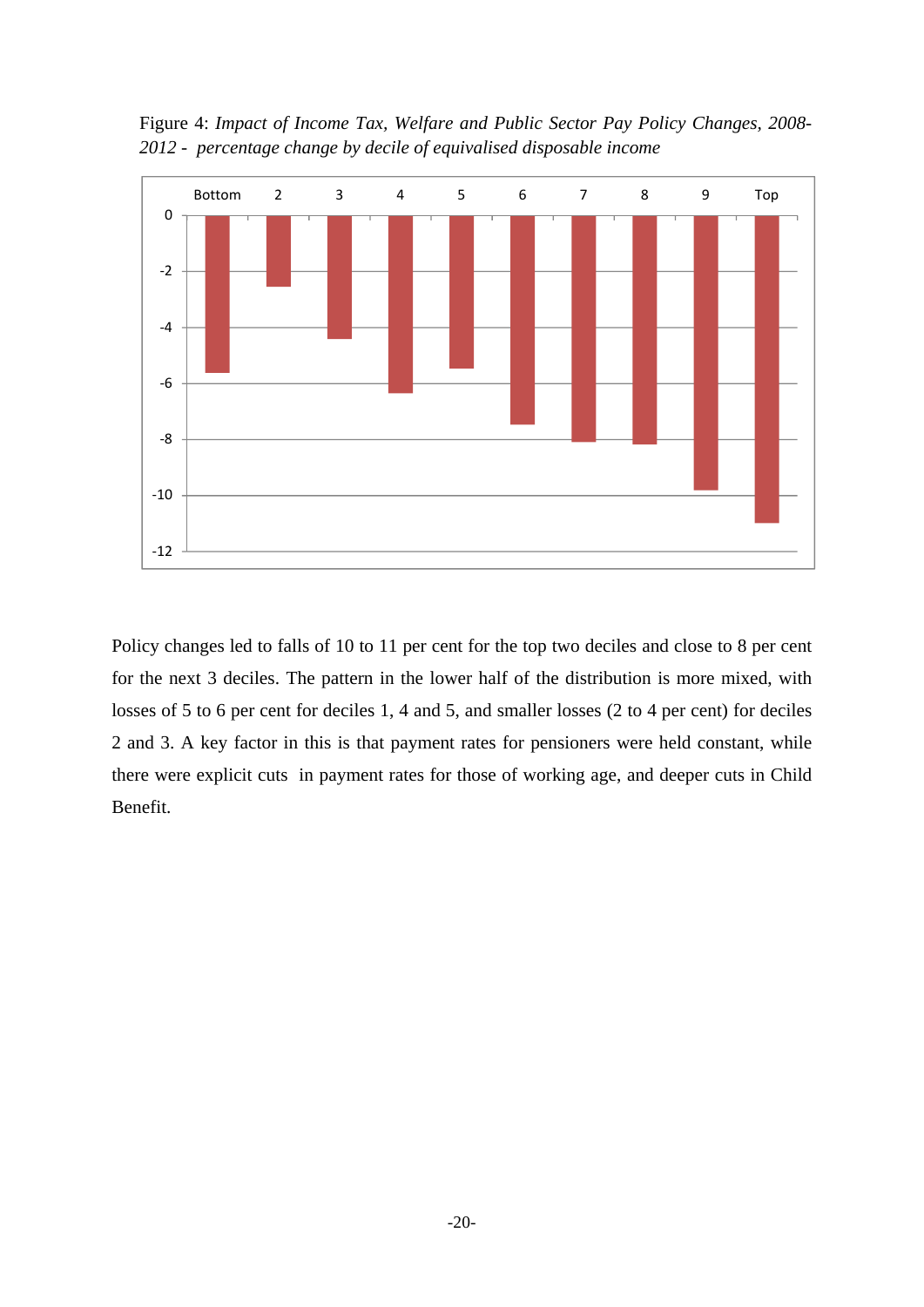## *7. Conclusions*

Summary measures of inequality have been broadly stable in Ireland over a long period, from the early 1990s through to the start of the current recession. There were, however, some significant shifts on a year-by-year basis in the years 2008 to 2011, during which average incomes fell sharply as Ireland experienced the full force of a major recession. The year by year pattern shows a fall in inequality in 2009, reversed in the following years. Some of this is directly attributable to the timing of policy changes, with an increase in welfare payments in 2009, while taxes and levies were sharply increased. Later years saw more emphasis on expenditure cuts, and less on income-based taxes. Over the full period 2008 to 2011 the major changes have involved losses for both bottom and top deciles, with gains focused on the rest of the upper half of the distribution.

Decomposition analyses find that employment income acted to increase inequality, while changes in self-employment income partially offset this. The large rise in unemployment was a major factor in increasing concentration of employment income, but there was also an increase in employment income in the top decile relative to others. This was partly offset by falls in self-employment income for the top decile.

What of the impact of policy changes over the period? Analysis using the Bargain-Callan decomposition suggests that the net impact of policy changes was equalizing over the 2008 to 2010 period. A broader analysis of the 2008 to 2012 period also finds that policy changes tended to reduce incomes by more at the top of the distribution than in the bottom half. The pattern of losses in the bottom half of the distribution reflected the fact that pensioner payment rates were held constant, while those for people of working age were reduced.